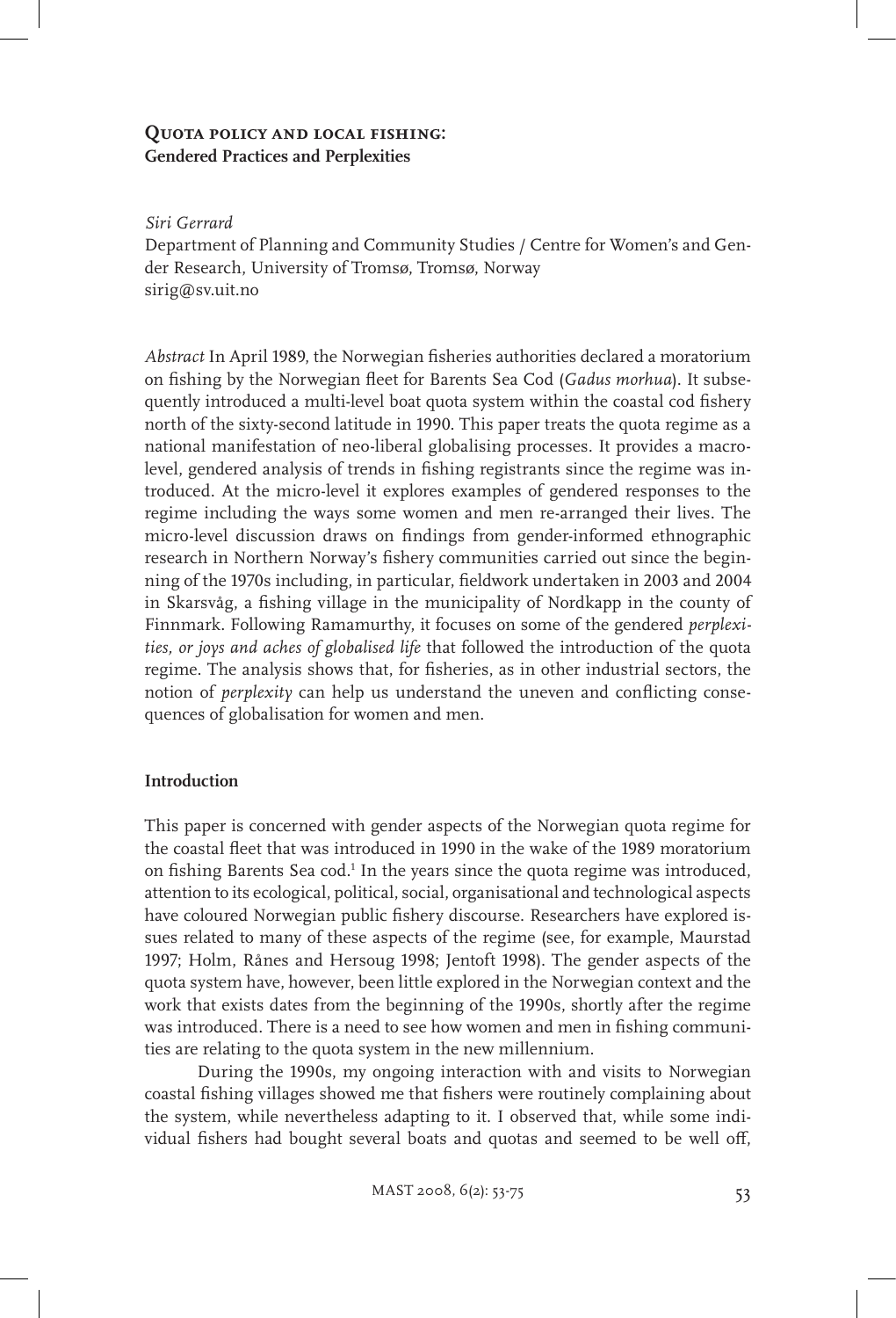others had sold their boats and quotas. Some women had gone into fishing, while others had moved from the fishery to work in the service sector (Gerrard 2003). Against this background, in 2003 I decided to return to Skarsvåg, in the county of Finnmark, an area I knew well from earlier research projects (Gerrard 1975, 1983, 1995, 2000), to conduct some focused fieldwork on the gender dynamics of the quota regime. I wanted to study how women and men were re-arranging their lives while living within that regime. More precisely, I wanted to explore how the advent of the quota-based fishery had influenced women's and men's strategies and situations within Norway's coastal fisheries.

In order to obtain a better understanding of some gendered impacts of the quota system on the local level, I felt I needed more data, both about people's actions in the village and statistics on trends in the numbers of registered male and female fishers at national and regional levels. I lived in Skarsvåg more or less for seven months, participating in the village life, observing household activities and fishing with my partner, who is an active fisher and has a house in the village. I also participated in tourism activities such as guiding and activities at the school. I talked with children, women and men of all age groups and had formal interviews, lasting for two hours or more, with nine women and eight men. I discussed aspects of the quota regime informally with twelve fishers, among them my partner. Finally, since the regime was introduced, I have followed the coverage related to it in the fishery media and read Norwegian and international publications on gender, quota regimes and fisheries.2 I draw on all of these sources in the following analysis.

One of the changes that first caught my attention when I arrived in Skarsvåg in 2003 was the fact that three of the twenty registered full-time fishers in the village were women. I knew this had never been the case before and that all three women had registered after the quota system was introduced in 1990. Was Skarsvåg unique in this change? What did it mean? My research revealed that there are no formal, procedural barriers to women's entry into fishing under Norway's quota regime and that the equality policy and related institutions to some degree have encouraged women to take up fishing. It would also show, however, that women's options related to fishing continue to be limited and that men's participation in fishing was changing.

The remainder of this paper begins by giving a short glimpse into the Norwegian coastal fishery quota regime introduced in 1990 and some of its subsequent changes. It then reviews feminist research on quota regimes and gender and fisheries. A gendered analysis of national and regional level data and some aspects of the policy-making process highlight larger trends in women's and men's engagement with coastal fisheries under the quota regime and some of the processes associated with these trends. Ethnographic data from Skarsvåg are used to deepen this analysis and bring into focus the relationship between the quota regime and the strategies and identities of women and men involved with coastal fisheries. Following Ramamurthy (2003) I argue that, as with changes associated with globalisation in other industrial sectors, the notion of 'perplexity' can help us understand the uneven and conflicting consequences of the quota regime for women and men in Norwegian fishery communities. By 'perplexity' I mean 'the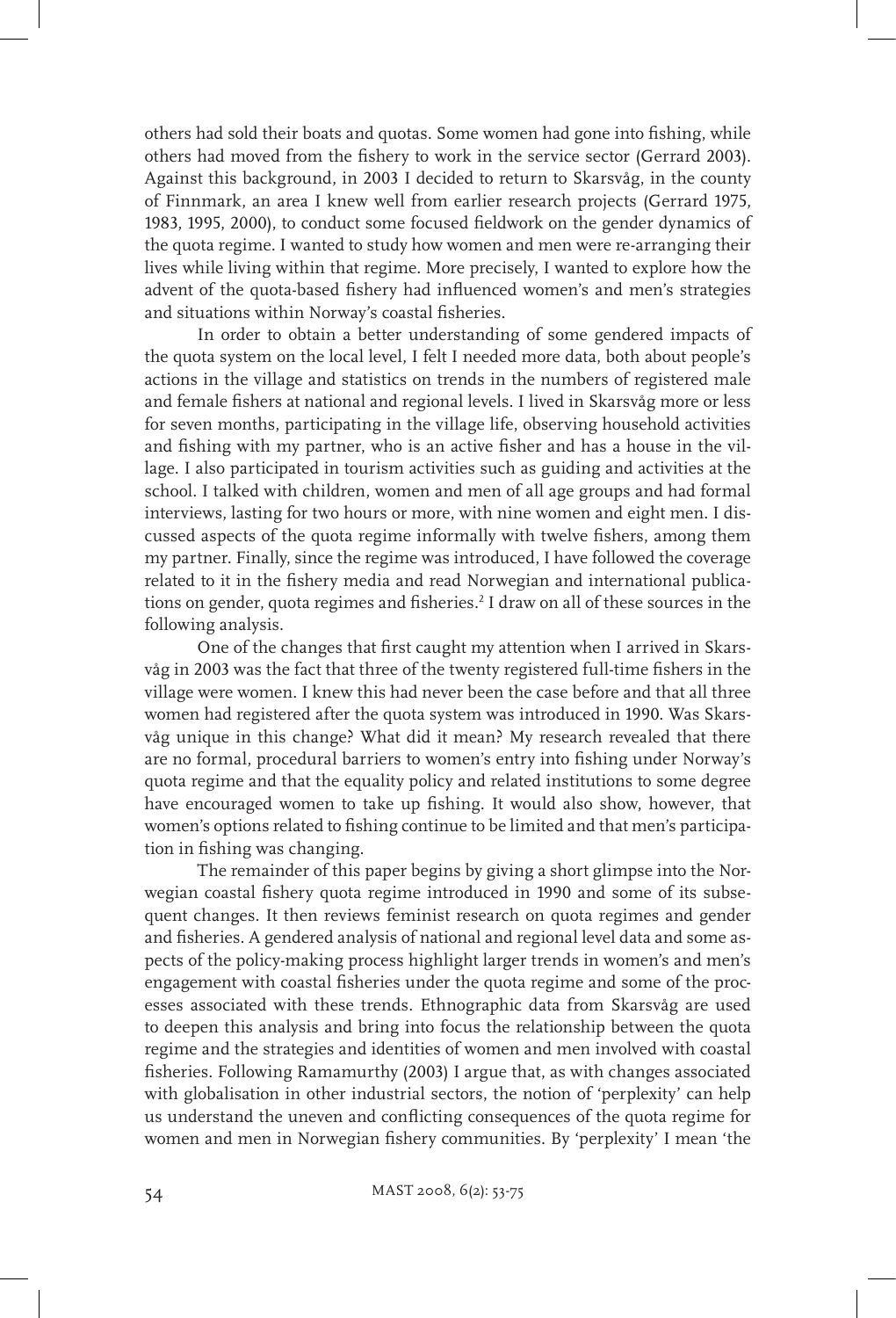meeting point where multiple ideologies, cultural practices, temporalities, and place, conjoin and diverge' (Ramamurthy 2003:525).

#### **A Glimpse into the Norwegian Quota System**

Within Norway's 200-mile Exclusive Economic Zone (eez), Norway and Russia share jurisdiction over large fishing areas in the Barents Sea. Since the 1970s, Norwegian and Russian (formerly Soviet) fishery authorities have met within the structure of the Norwegian-Russian Fishery Commission to discuss the resource situation in the area, on the basis of results submitted by marine science researchers from both nations. When the moratorium on the fishing of Barents Sea cod was declared on April eighteenth 1989 the Norwegian fishing fleet was close to exceeding the Norwegian portion of the total allowable catch (TAC) set by the Norwegian and Russian Fishery Commission. The Norwegian share had been exceeded in the previous years but this was the first time the Norwegian fishery authorities stopped the coastal cod fishing under this pretext. To avoid further over-fishing, in 1990 the Directorate of Fisheries introduced a multi-levelled boat quota system within the coastal cod fishery north of the sixty-second latitude.

The timing, initial design and subsequent evolution of the Norwegian quota system share certain similarities with quota systems elsewhere (Hersoug 2002) but have been shaped by the Norwegian context and the 'contested terrain' of fishery policies in that context. In Norway's coastal fisheries, open access to fish resources was the main management principle until recently. However, for a long time, there have been fishery-related regulations and laws that have been shaped by local customs and in response to negotiations between the Fishermen's Union and the state (Hallenstvedt 1982). Similarly, in some areas, fishers have developed informal, local regulation regimes (Gerrard 1975; Jentoft and Kristoffersen 1989; Maurstad 1997). Similar processes influenced the design of Norway's quota system for coastal cod fisheries in the Barents Sea. When the Directorate of Fisheries launched the quota system for the coastal cod fisheries north of the sixty-second latitude on January firsth 1990, they chose a boat quota system instead of a system based on Individual Transferable Quotas (ITQs). Under the boat quota system, a quota originally had to follow the boat and was not transferable unless the boat was sold. The quota could not be sold on its own. The moratorium in 1989 and the discussions of the quota system focused initially on cod, but during the 1990s quotas were also introduced on other species including haddock (*Melanogrammus aeglefinus*) and saithe (*Pollachius virens*) that are often harvested by the same group of fishers who target cod.

Under the quota regime, the initial allocation of boat quotas was mediated by a vessel classification system based on the owner's history of involvement in the fishery. Thus, there are two groups of coastal boats, Group One and Group Two. Group One boats are owned by primary occupation fishers. Quotas for cod, haddock and saithe for boats belonging to this group vary with the size of the boat. In Group Two, most of boat owners are registered as secondary occupation or part-time fishers in the register A. Group Two-boats generally have smaller quotas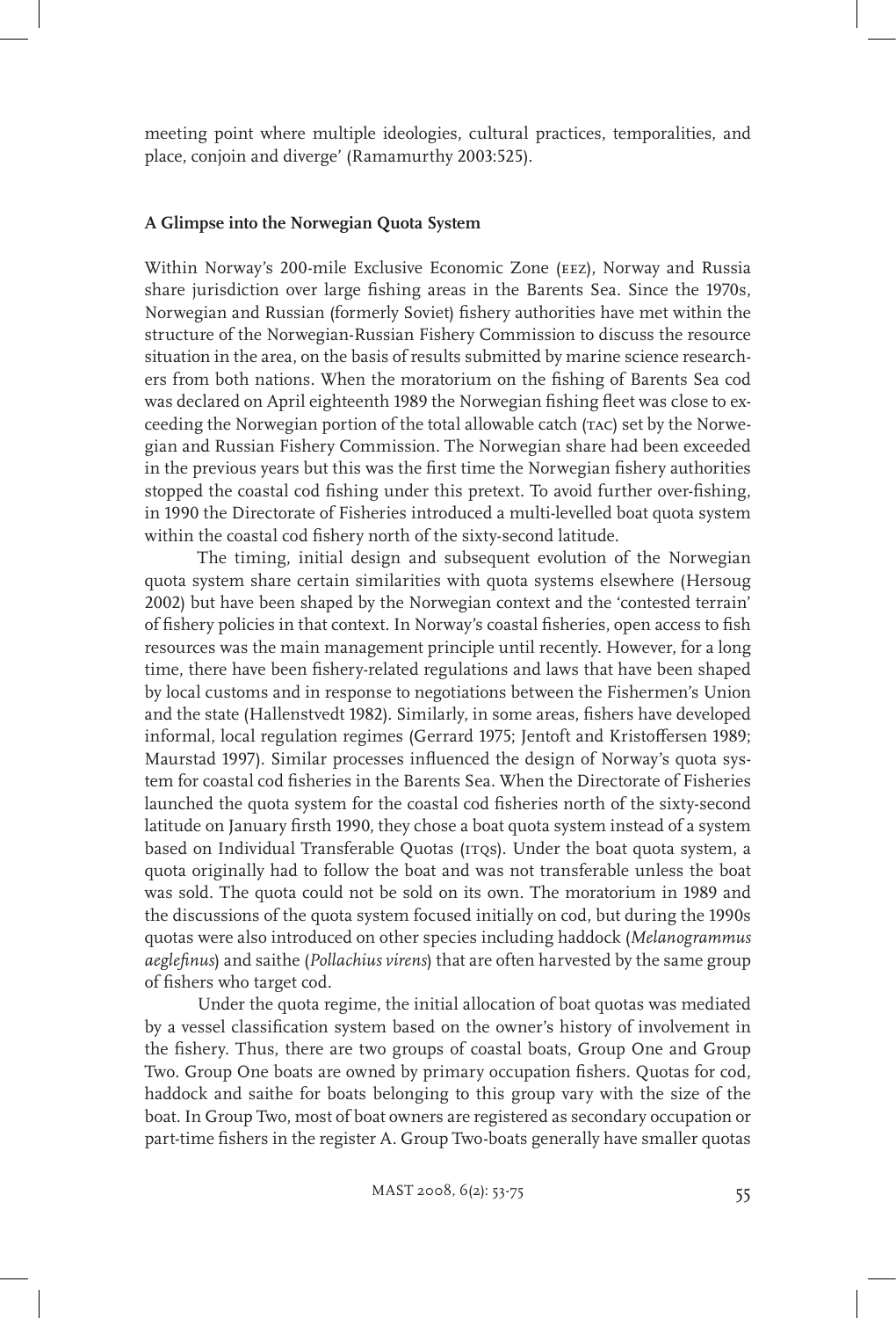than those in Group One. For Group Two-boats there is a maximum overall quota for the fleet as a whole. When this quantity is reached, fishing has to stop for all the boats belonging to this category, unless the boat is registered in Nord-Troms or Finnmark.

There are also two registries for the fishers themselves: the A Registry for the secondary occupation or part-time fishers and the B Registry for the primary occupation fishers. Seniors and persons who are not fully employed in fishing are registered as part-time or secondary occupation fishers. Registration in the B Registry as primary occupation or full-time fishers gives fishers access to public health insurance, unemployment benefits and pension rights. The registration system preceded the introduction of the quota regime. Before 1990, however, the registration criteria were less strict than they are today. In 1990, registration in one of these registries became a requirement for all those fishers wishing to obtain a boat with a quota registered in Group One or Group Two. In addition, steps were taken to streamline the registries by removing fishers who were no longer active.

During the first few years, the individual boat quotas were very small and many families had difficulties meeting their financial obligations. This was especially true for boat owners with loans and larger crews. Starting in the middle of the 1990s quotas were increased in size in response to a better resource situation and a recommendation from the Joint Fishery Commission between the Russian and Norwegian fishery authorities. Over time, many of the surviving skippers responded by buying more boats in order to obtain more quotas, thus reducing the overall number of fishers in the coastal sector.

From the introduction of the quota system the fish had to be fished on the boat to which the quota belonged. This created problems for some fishers because the additional boats tended to be smaller and often older than the original ones owned by the skippers. They often bought the boats from owners of smaller and older enterprises. Thus more boats entailed greater expense and maintenance efforts. The fishers that invested in more boats complained and asked for the right to transfer the quotas from several boats to one main boat, a system the trawlers had practiced for some years.

In 2003, the Fisheries Minister for the Conservative Party, Svein Ludvigsen, introduced a temporary, modified system for Group One boats, called a *driftsordning* or 'operational arrangement'. Under this system, registered primary occupation fishers owning more than one boat could transfer the quotas from other boats to one boat for up to three years. In the fourth year, the quota was supposed to be transferred back to the original boat or boats. It also became legal to rent quotas to other fishers for up to three years. Under the revised regime introduced by Minister Ludvigsen trade in quotas (which was already happening informally) was legalized and accelerated.

Once the quota regime was established, the value of the quota began to have a substantial impact on the price of boats. In many cases when a fisher sold his old boat with a Group One quota, he bought his boat back again for a symbolic sum thereby permitting him to continue fishing – although his boat would now belong to Group Two.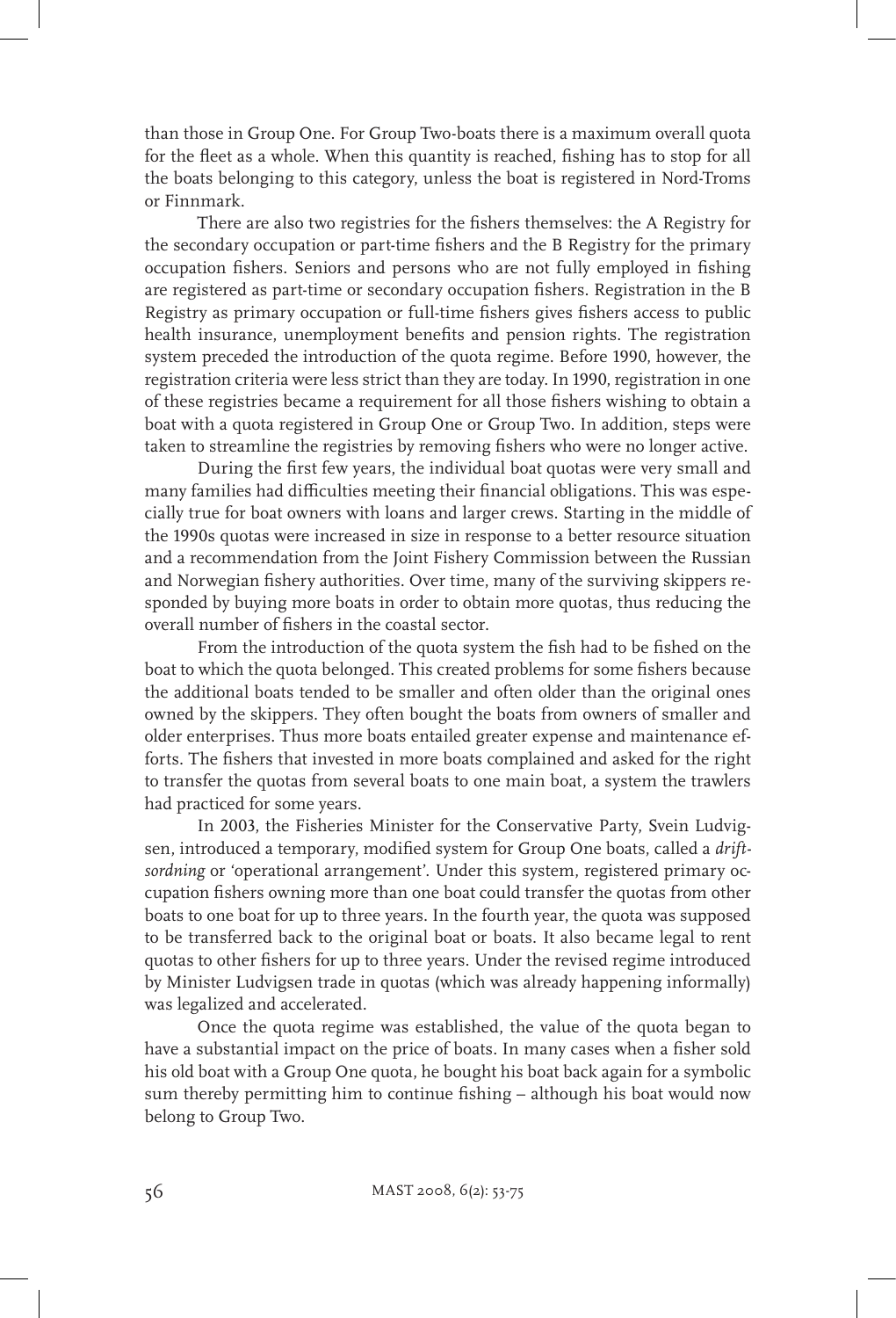When a new government was elected in 2005, Helga Pedersen, the newly appointed Fisheries and Coastal Minister for the Labour Party and the third woman to hold this position in the history of Norway, criticized the quota system and its results and promised to 'keep the lights in the houses'. She established a new committee to look at the quota system. The committee came up with new proposals that prompted intense debate. In the wake of this report the ministry produced a White Paper (St. melding 21, 2006-2007) called *Strukturpolitikk for fiskeflåten* (Structural Policies for the Fishing Fleet). Its main recommendations were that the quotas allocated to boats should not be allocated in perpetuity but should, instead, be allocated for a period of twenty to twenty-five years. After this period, the quotas are supposed to be reallocated to vessels within the same length group. The White Paper also recommended that boats between eleven and fifteen metres in length should be *structured*. In other words, they recommended that boat owners in this category should be allowed to transfer an additional quota to their boats. A third recommendation was that boats less than eleven metres in length should be able to fish as much as they wanted without a quota. In June 2007 the Norwegian Parliament voted in favour of these new proposals.

Despite the limitations on the buying and selling of quotas under the new Norwegian regime, fishers concerned about the commercialisation of quota argue that it is ongoing and that the older principles supporting transferability, introduced by the former minister, are still in place. Supporters of the older system including, in particular, some of those who own several boats and quotas and those who are active in the Fishermen's Union and in the media, have expressed fears that the proposal from the Ministry was 'not good enough' (Fiskeribladet 2007). Many of the latter are afraid they will lose the quotas bought in previous years.

In Norway, as elsewhere, the most influential white papers and policy documents in fisheries have seldom paid much attention to women's situations or to the relationship between policies, equity and women's and men's roles in fisheries and fisheries communities (Gerrard 1883, 1995, 2003a).<sup>3</sup> As an example, the female representation in the Regulatory Committee that gave advices about the quota questions to the Directorate of Fisheries, had always been low.4 The former Minister of Fisheries and Coastal Affairs, Svein Ludvigsen, suggested that the Regulatory Committee should be closed down. The formal pretext for this change was that the Fishermen's Union, the Fishermen's Association and other fishery institutions had not come up with sufficient female members to ensure the committee membership met the requirements of Norway's Gender Equality Act, which demands that public committees have at least fourty percent of the underrepresented gender.<sup>5</sup> In 2006 the newly appointed minister Helga Pedersen replaced the Regulatory Committee with a meeting of a more informal character. Such a meeting did not need to follow this act. The deliberations at that meeting are open to all who wish to attend, but the result is that the meeting is even more male-dominated than the former Regulatory Committee. Some would say that the Regulatory Committee and the special meeting currently mirror the proportion of women in fishing. However, those making this assumption are ignoring the fact that many of the women married to fishers are integrated into the operation of the enterprise, vulnerable to the effects of policy change and are quite knowledgeable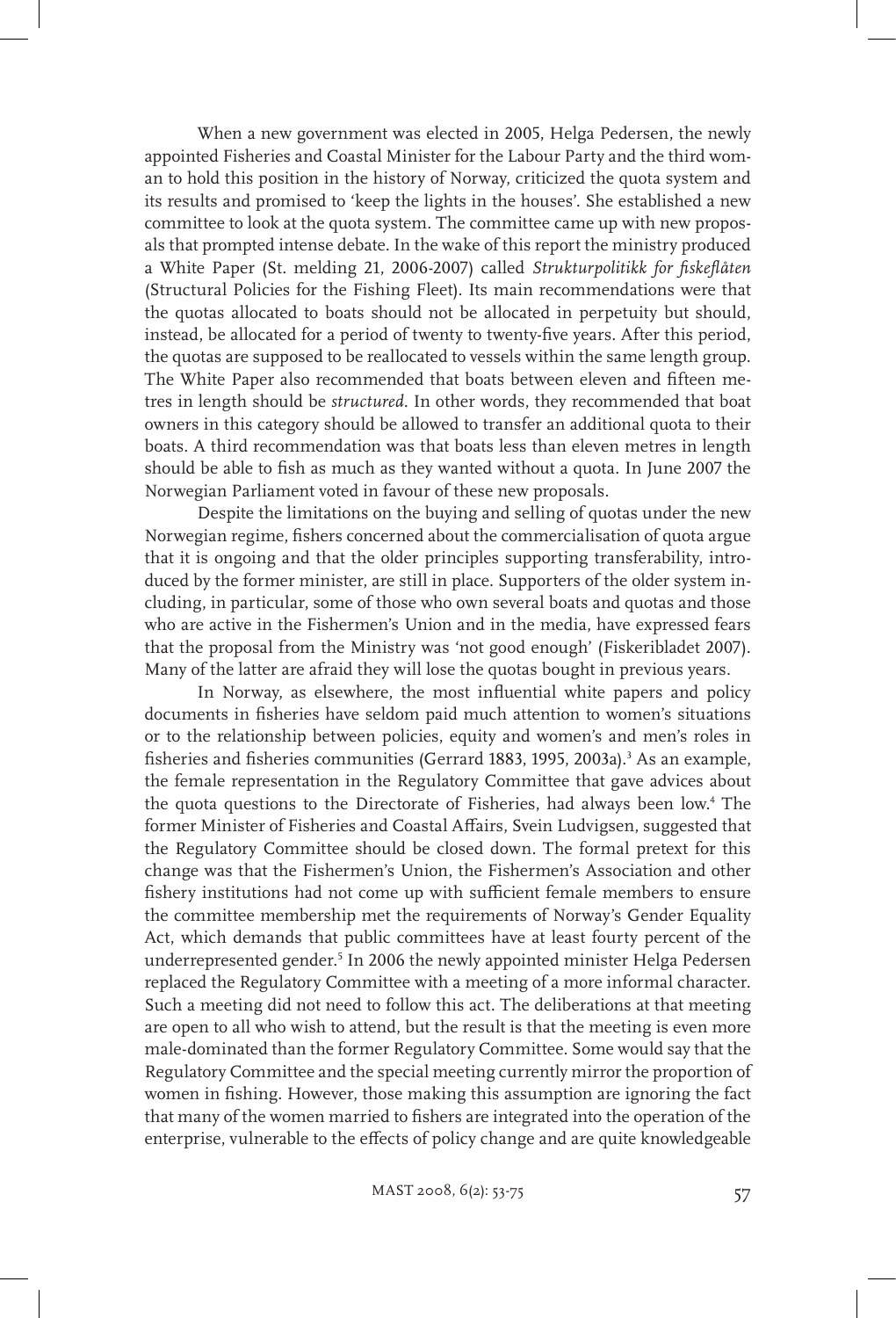about fishing and fishery politics. The lack of focus on gender equity in fishery policy-making and in assessment of its impacts more accurately reflects men's longstanding control over these processes as well as an underlying emphasis on resource control, efficiency and profit within the quota regime. This gender-disparity persists despite the fact that Norway introduced The Gender Equality Act in the 1970s.

# **Gender Analyses of Fisheries Quota Regimes**

Researchers have documented that quota systems are an integral component of neo-liberal globalisation within fisheries (Pringle and Pease 2001; Neis, Binkley, Gerrard and Maneschy 2005; Power 2005). Advocates of quota regimes argue that the common property nature of fisheries results in too many fishers chasing too few fish, and consequently results in both resource degradation and poverty in fishing communities. Quota regimes, particularly individual transferable quota regimes, are supposed to prevent over-fishing and promote economic prosperity by limiting access to the resource, replacing state control with private ownership and reliance on market forces. From this perspective, the hope is that such an application of neo-liberal principles to fisheries will lead to economic growth and sustainable fish stocks. Critics of quota regimes have pointed to problems with the tragedy of the commons thesis as well as to the tendency for quota regimes to result in the concentration of ownership and control over fish resources in the hands of companies with corresponding negative consequences for small boat fisheries and fishery communities (Nilsen 2002). Despite these criticisms quota systems are the favoured management tool in most western fishing nations (Hersoug 2002; Neis 2005).

Feminist researchers have added a gender dimension to the quota regime debate. Power (2005) has argued that the implicit model underlying quota policies is the rational economic man as a breadwinner. Munk-Madsen's work (1996a) from the early 1990s showed that there were few women in Norwegian fisheries and few women with quota rights. She concluded that the quota system was part of a patriarchal system, of little benefit to women. The Feminist University in Steigen (North Norway) undertook a study on women's participation in decisionmaking processes within resource management in several North Atlantic countries, and documented that women have had little influence in the long run within these systems (Sloan 2004).

Feminist researchers have also shown that women were important supporters of fishing households and local communities when the Canadian cod moratorium and the Norwegian quota policy were implemented (Pettersen 1994; Gerrard 1995; Binkley 2000; Skaptadottir 2000; Skaptadottir and Poppe 2005). Grzetic (2004:17) documented an increase in the number of female fishers in the Atlantic Canadian inshore fisheries from 1981 to 1990. These years were the years of the decline in the inshore fisheries, leading up to the moratorium in 1992. In this period the number of female fishers rose by eight to ten percent in the provinces of Newfoundland, Prince Edward Island, Nova Scotia as well as in New Brunswick.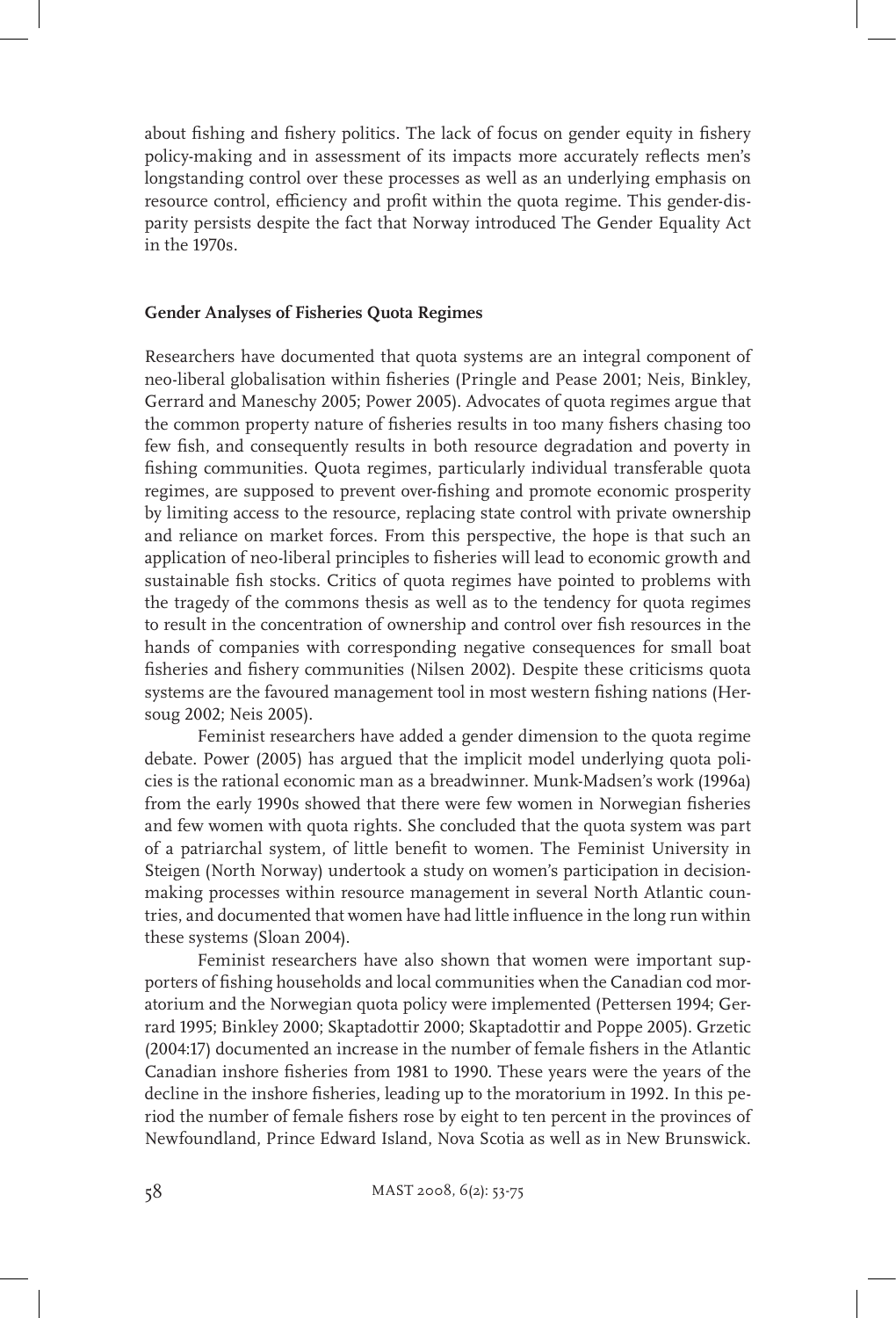Feminist researchers in several countries have in this way contributed to a gendered understanding of everyday life in fishing households and communities, in decision-making and of the impacts of quota regimes. Since many of theses studies, especially those from Norway, are from the early period of the quota regime, it is important to see how the practices of women and men have changed as they have lived longer with the regime and as it has changed over time. More generally, feminist researchers have focused on the relationships between the quota systems and neo-liberal globalization emphasizing the somewhat mixed but frequently negative consequences of the latter for women generally and women in fisheries particular (Neis et al. 2005). When viewed from this perspective, Norway's quota system is promoting the integration of women, men, institutions and communities into a new set of international neo-liberal organisational arrangements in the fishery. The development of these arrangements is ideologically driven and the arrangements value certain kinds of knowledge and options over others. Globalisation, as manifested in the quota regime, is affecting the identities of women and men in fishery communities as well as the ways they carry out their lives (Gerrard 2003). Thus, when assessing the gendered impacts of something like a quota regime it is important to understand how established and new practices and thoughts interact in relation to employment, education, leisure and settlement. Cultural aspects like the negotiation of meaning and the consideration of appropriate behaviour for men and women are also of special interest.

In Norway as elsewhere, work in small fishing villages has been associated with more than doing a job. It is also associated with a way of life (Gerrard 1975, 1995, 2000, 2003; Højrup 1983; Nilsen 2002). This means that fishing and fishery work have coloured men's and women's household and community practices and relationships. Research from Norway and Canada has demonstrated that, while under-represented in fishing, women participated in many fishing related tasks (Gerrard 1983; Porter 1995; Thiessen Davis and Jentoft 1992; Grzetic 2004). In this literature women respectively were characterized as the ground crew, the shore crew or the veiled crew of the fishery districts or the fishing. The concept ground crew indicates that women carry out important tasks, increasing the efficiency of the fishing, yet, without social rights for the fishery related work. Saugestad (1988) described and analysed women and men in fisher-farmer households as *partners in enterprises*, implying tight relationships and dependencies between women and men within such households despite a strong division of labour. Fisheries management initiatives including quota regimes have the potential to erode and change these practices and relationships, turning fisheries into businesses, disconnecting them from their community and household base, and changing relationships between women and men (Skaptadottir and Proppe 2005). Introduction of a quota system may lead to more business-oriented values, practices, knowledge and related changes in identities for women and men.

In Norway, Ellingsæter and Solheim (2002) have made an important contribution by studying the meaning or symbolic dimensions as well as economic and social aspects of work and employment in general. They advocate analyses in which the symbolic aspects are connected with social institutions, as well as with social structures. This approach provides an opportunity to study invisible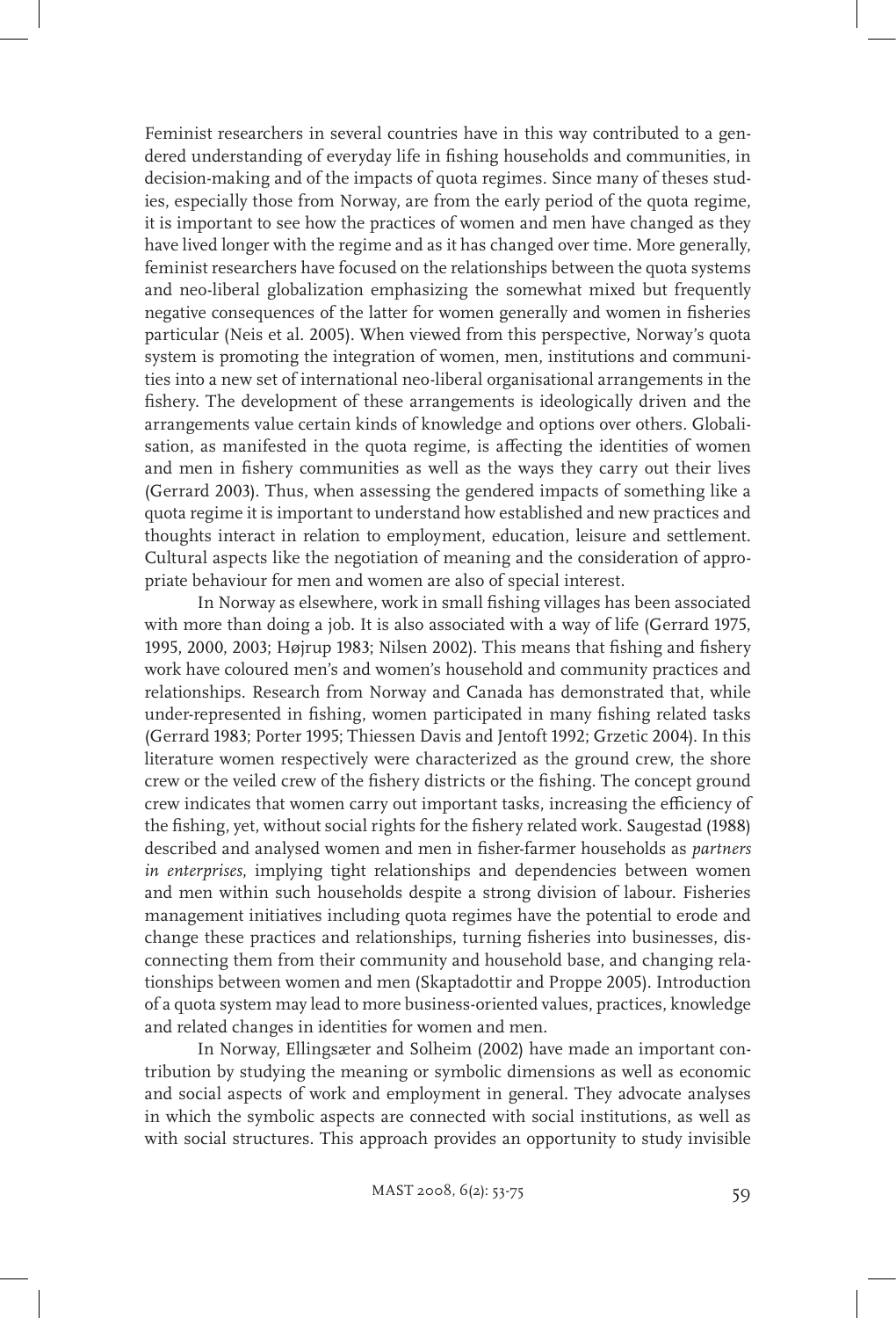or 'hidden' power relations. When studying 'hidden power relations', it is necessary to look for methods and perspectives that lead beyond what is immediately observable in research terms. We have to understand why the actors behave the way they do in a specific situation and set of relationships. We also have to analyse such situations as part of a broader context. We may thus encounter challenges relating to the *level of study*. While gender studies often deal with the micro level – in many cases the *local* level – studies that are concerned with external and often global processes, such as fisheries management, require consideration at a *macro*  level. As argued by Doreen Massey (2001), the challenge of global-local studies is to 'grasp the powerful nature of social relations at all levels'. In the case of feminist studies this involves attempting to trace women's and men's interrelated experiences and related events from local to national, as well as international or global levels. One research option is therefore to choose specific events or patterns where interacting fields can be traced and the gender dimensions can be revealed. In the case of quota regimes, this means looking at how a globally inspired quota system is implemented at a national level and then exploring examples of how local women and men experience and respond to that quota system both in their day to day lives and over time.

Ramamurthy (2003) has argued that the processes associated with globalisation are multiple and complex producing joy, but also confusion, doubt and uncertainty. She used the concept '*perplexity'* to capture the puzzlement and related combination of happiness, doubt and confusion she found among women cotton-workers who were grappling with globalisation in their daily lives. For her, perplexity is:

a conceptual platform to think about the experiential contradictions of globalization as a series of processes that overwhelm subjects. As an analytic with multiple subtexts, perplexity is a way of marking the tension between overlapping, opposing, and asymmetric forces or fields of power. Perplexity indexes the puzzlement of people as they experience both the joys and aches of the global everyday, often simultaneously. Individual feelings of confusion, of loss, and of desire are not separate from the processes of capital accumulation, especially the changing dynamics of the relationship between consumption and production, but these also do not coexist in a directly derivative relationship either. The separation of what one consumes from what one produces, for example, may be experienced as a form of rupture as well as fulfillment of the desire for modernity (a break with the past and good riddance too). Perplexity is the meeting point where multiple ideologies that constitute the subject – cultural practices, temporalities, and place, conjoin and diverge (Ramamurthy 2003:525).

Not all groups of women and men are equally vulnerable to the effects or asymmetric forces or fields of power but all may experience, to varying degrees, both positive and negative sentiments, joys and aches in the sense described by Ramamurthy. The perplexity concept therefore provides us with an analytical tool to grasp the ambiguities and the multiplicity of meanings of the established and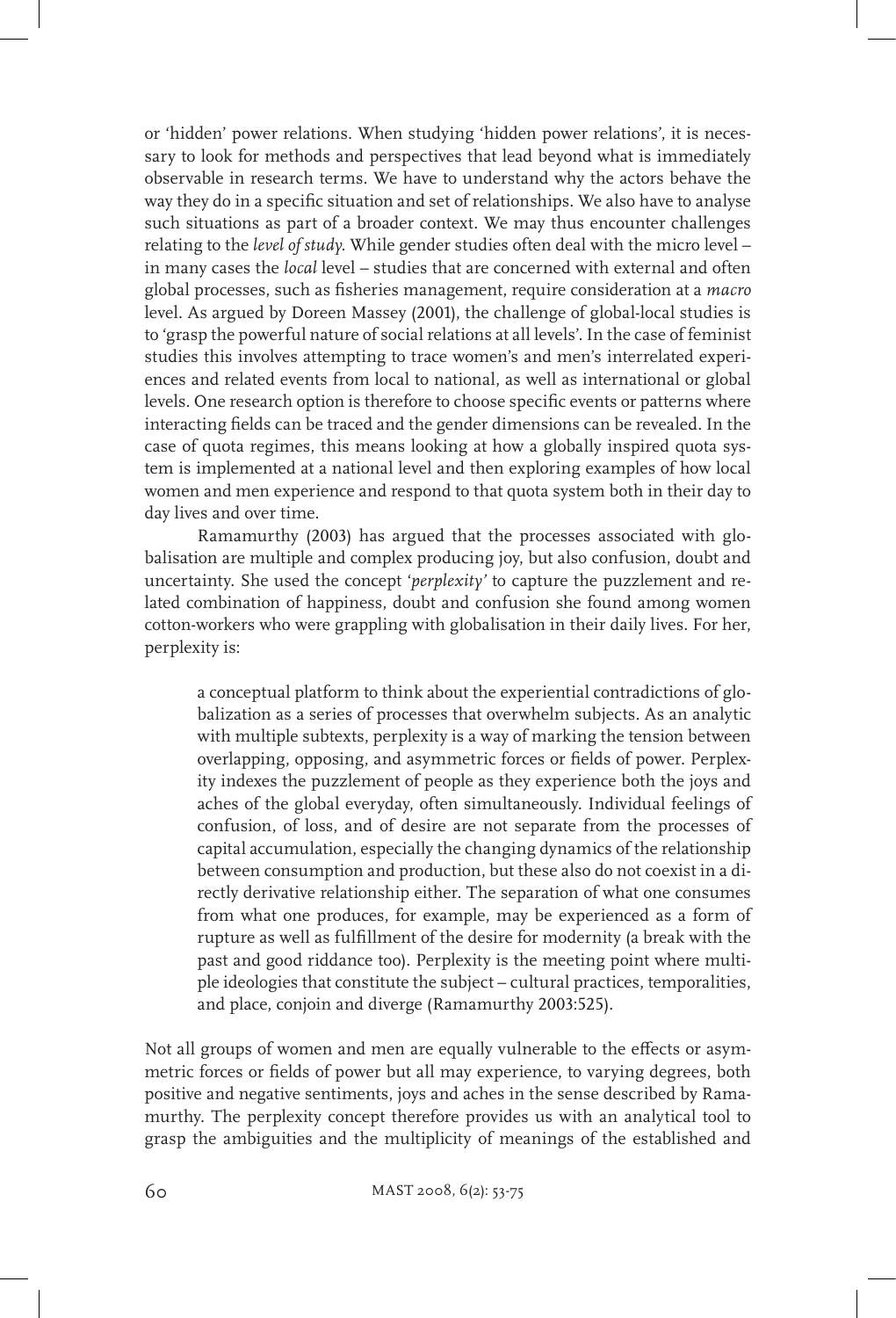new practices associated with a quota regime that is multi-leveled, varied, complex and problematic, as are the strategies of government, the industry, the fishers and their family members who interact with the system. It can also help us see more clearly how power is '…constituted materially and culturally, and mediated by social relations, difference and politics' (Ramamurthy 2003:529).

### **Gender and the Quota Regime: Perplexities at the National and Regional Level**

A gendered study of changing patterns in Norway's coastal fisheries in the wake of the introduction of the quota regime revealed a perplexity. Behind the statistics one could find both an increase and a reduction in the number of female fishers. In the wake of the introduction of the quota regime an increase in the number of formally registered fishers took place in Skarsvåg. The general tendencies showed another tendency. The number of male and female fishers has been heavily reduced.

For as long as we have statistics, the number of Norwegian women registered as fishers and their proportion of the overall fishing labour force has been low (Gerrard 2005a). In 1988, before the quota regime was introduced, there were 29,350 registered fishers of which 575 (2 percent) women and 21,473 (73.2 percent) men were registered as primary occupation fishers. Among the secondary occupation fishers 102 (0.3 percent) were women and 7,200 (24.5 percent) were men $6$ . By the end of 2006 the total number of registered fishers had declined by roughly 50 percent to 14,626 fishers, and this is the most profound change after the introduction of the system. Of the survivors, 263 (1.9 percent) women and 10,797 (77.5 percent) men were registered as primary occupation fishers and 102 (0.8 percent) women and 2,826 (19.3 percent) men who were registered as secondary occupation fishers.7 This indicates that while the relative proportion of part-time to full-time fishers declined among men registered over this period, it doubled among women while remaining low overall with little change in the relative proportion of females to males in the full-time category. In Finnmark, the most fishery dependent county in Norway, 43 (1.6 percent) women and 1,951 (73.5 percent) men registered as full-time fishers and 15 (0.6 percent) women and 647 (24.3 percent) men registered as part-time fishers in 1990. This compares with 29 (2.2 percent) women and 1,009 (77.7 percent) men registered as full-time fishers and 15 (1.2 percent) women and 245 (18.9 percent) men as part-time fishers in 2006.

There continue to be few female boat owners and thus quota holders in Norway. In the whole of Norway, 161 women and 7,386 men were registered in 2004 as owners of boats less than 28 metres in length. Women owned 11 (0.5 percent) of the boats in Group One, while the remaining 2,417 (99.5 percent) boats belonged to men. In Finnmark there were 28 (2.6 percent) female and 1,065 (97.3 percent) male boat owners. Only one woman was registered as a skipper and boat owner in Group One in 2004, compared to 444 men.8

These figures show that in Norway, as a whole, women own a very small share of today's boats and quotas. This indicates that the quota policies have not contributed to any substantial improvement in the overall gender balance among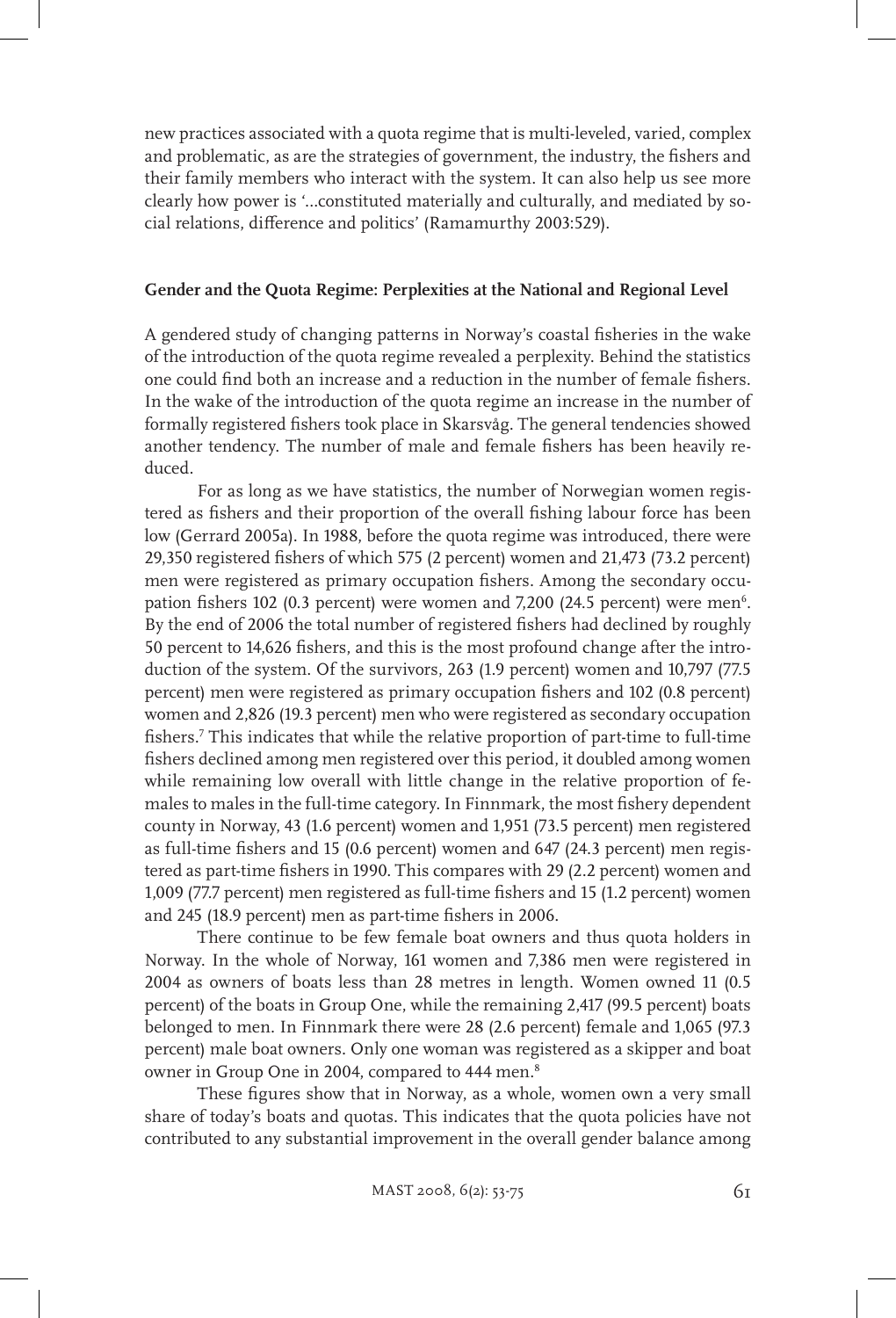registered fishers except among registered part-time fishers, and that women personally own very little of the capital in the industry in the form of boats and quotas. While overall there has been an approximately fifty percent decline in the number of registered fishers, the percent decline in Finnmark is less than that in Norway as a whole. The proportion of both female full-time and part-time fishers in Finnmark is a little higher than in Norway as a whole; and higher in 2006 than in 1990. Overall, based on these data, women are still a tiny minority in a man's fishery world.

The quota regime has also been associated with overall declines in the number of plants and in overall employment in the processing sector. Since 1987, North Norway has lost seventy-two filleting factories of which thirty-five were situated in Finnmark (Nordlys 2007). In 2006 the Finnmark filleting plants employed 883 men and women compared to 2183 men and women in 1995, a reduction of about sixty percent (Bendiksen 2006).9 Today the great majority of processing workers work in small fish plants with less than twenty employees without filleting production.

What is interesting, however, is that regionally and nationally, the moratorium and response to the quota regime brought more women into fishery politics, either through membership in committees and action groups or through involvement in political parties (Gerrard 2005a). The Women's Fishery Committee, initiated and funded by the Minister of Fisheries, was founded in the early 1990s. Later, female representatives in the Sami Parliament drew attention to gender by influencing the content of the *Fishing as Industry and Culture in Coastal and Fjord Areas* report (Sami Parliament 2004). This report included recommendations concerning ways to secure the position of women in fishing.10 Some female members of parliament have also been critical of the different forms of quota arrangements. However, more recent years have seen political mobilization and initiatives related to women, fisheries and the quota regime contained and to some degree reversed. The conservative Minister of Fisheries and Coastal Affairs eliminated the grant to the Women's Fishery Committee in 2000. He was also the one that first suggested some years later that the Regulatory Committee should close down.

At the political level, while on the one hand women became more visible as activists and politicians in the public arena in opposition to the moratorium and quota regime after 1990, on the other hand permanent, positive results of women's political work are hard to find. This can in itself be analyzed as an example of perplexity. The few women who have been politically successful have rarely succeeded in putting gender issues on the agenda (Gerrard 2003a), but recently the female Minister organized a committee that has looked into the recruitment of women to the maritime sector and how it could be improved. The committee delivered their report in September 2007 (Fiskeri- og kystdepartementet 2007a).

As confirmed by others, despite some women's efforts and some institutional support for changing the situation, fishery politics and especially quota matters are still primarily male domains (Angell 2004; Sloan 2004). Such facts point to power differences between female activists and new female politicians on the one side and established male politicians and leading bureaucrats on the other.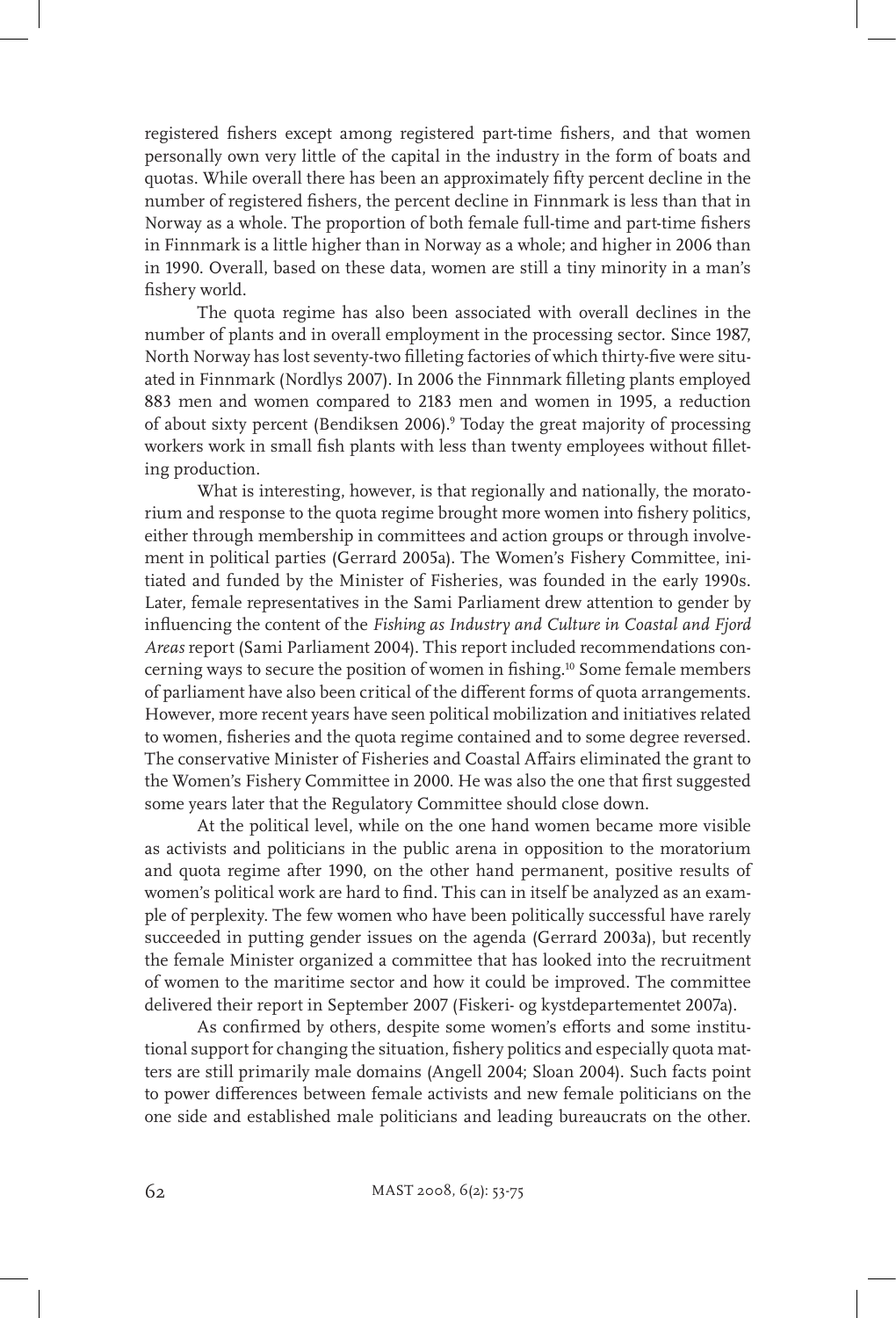The low number of women in fisheries and the relatively high degree of women's visibility in the public fishery political sphere is in itself an example of perplexity.

# **Gendered Practices under the Quota Regime: Perplexities at the Community level**

Although useful in other ways, national and regional level data can tell us little about the gendered practices and identities underlying these statistics and their consequences for coastal fishing households. Community-level ethnographic research from Skarsvåg will be used to help fill this gap.

Skarsvåg was settled because of the rich inshore fishing grounds nearby. As with other parts of Finnmark houses and industrial buildings were rebuilt after the retreating German soldiers burned everything down in 1944. During the 1970s more than thrity men were fishers and the local filleting factory employed 25-40 women and men. All together there were 220 inhabitants in 1980 (Gerrard 1980). Despite its adjacency to rich fishing grounds, Skarsvåg has lost many inhabitants in recent years with its population dwindling to 118 in 2002 and to 70-80 inhabitants in 2007 (Gerrard 2003; 2007a). About fifteen women and men, adults and children, left the fishing village in the spring of 2007.<sup>11</sup> More people say they plan to move. The number of primary occupation fishers has decreased to twenty and the fish plant employs only five to ten primarily male workers who receive and process fresh whole cod or split and salt it for transfer to processing plants in other places. The plant is currently owned by one of the biggest fishery corporations in Norway, Aker Seafoods, the ascendance of which was intimately linked to the introduction of the quota regime and their quest for supplies of fish for their filleting plants in other places. Today public sector and tourism employment are more important for women in this community and other similar fishery communities than in the past (Gerrard 2003). The number of full-time jobs in the community is limited. In addition, all of the existing positions in Skarsvåg are filled and the out-migration jeopardises future employment in the public sector.

#### *Female Fishers and Women Involved In Fishing: Perplexing Practices and Patterns*

As indicated above, three women in Skarsvåg were registered as primary occupation fishers in 2003, compared to seventeen men. The presence of these registered women represented an important shift in the labour market. These three female fishers were all in-migrants to the community; they were married to local fishers but had lived in the village for many years. Two of the women registered in 1994. The third women, who is educated and has worked as a teacher, registered in 2003. When they registered, they were between fourty-five and fifty years of age with grown up children. All continue to be responsible for organising the onshore work including baiting the lines – a type of work they have been doing for many years that has been largely invisible within the fisheries management infrastructure and government statistics. Only one of the women, the youngest and a former teacher, participates in fishing. The other two restrict their fishery work to shore-related tasks typical of women in the past, including administra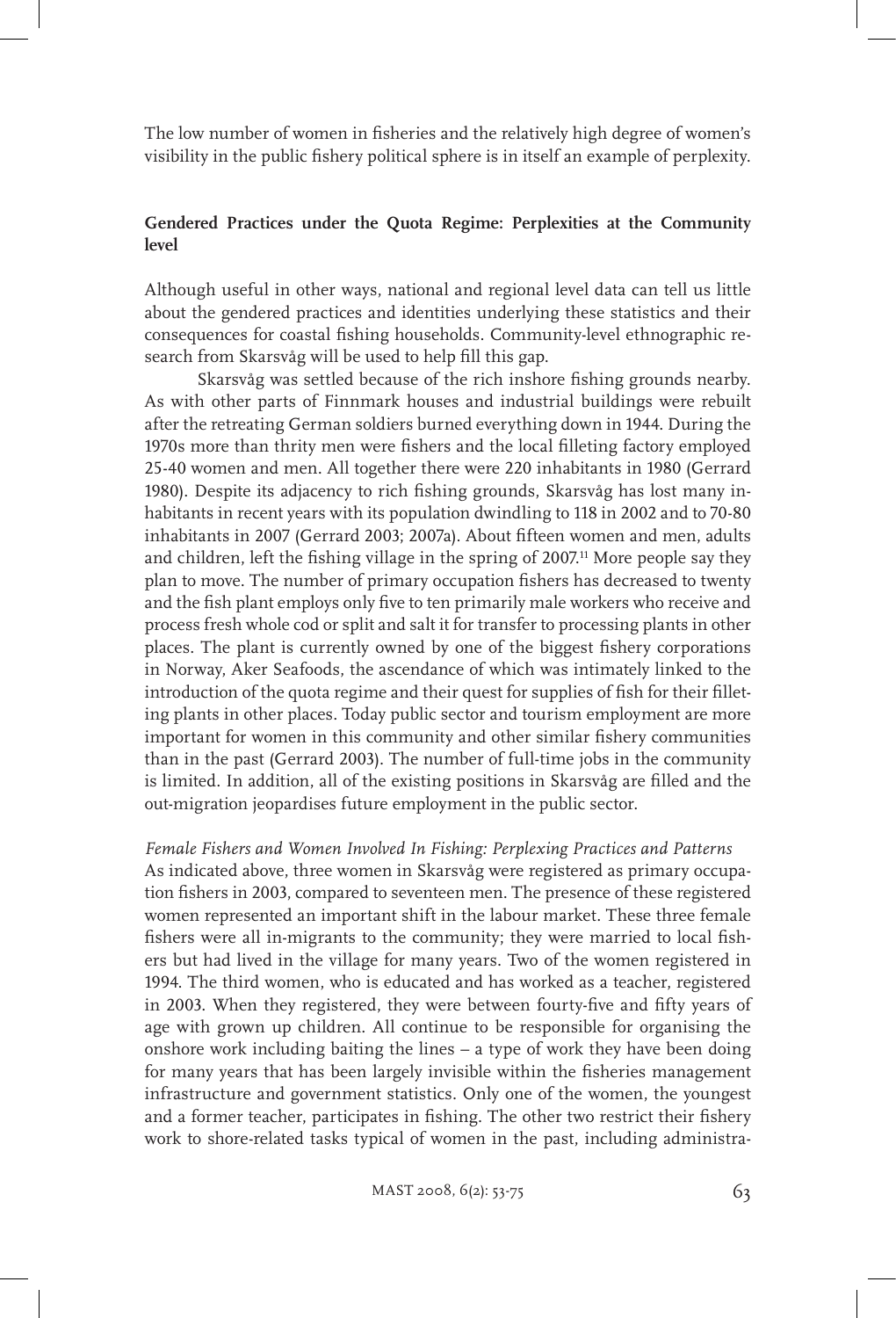tion, accountancy and baiting lines. That said, the quota regime has increased the bureaucratic complexity of this work and its potential importance to the survival of the enterprise. Husbands continue to be the skippers, a pattern supported by the frequent lack of critical fishing knowledge among women. In the words of one of the female fishers, 'My big challenge is that I have too little experience in starting and steering the boat. If I could manage the wheel I would not be so dependent on my husband'.

In Skarsvåg, as is generally the case elsewhere, no boats are registered in women's names. Two of the registered women and their husbands originally owned boats between ten and eleven meters in length. One of the women is no longer registered. When her husband died, she rented the boat to her son until he bought it from her. The second of these couples bought a second, slightly smaller boat in order to have more quota allocations. The third woman and her husband originally had a boat of about fifteen meters in length but have now sold it with its quota. They are planning to buy a smaller boat, however, suggesting that they are downsizing their operation in preparation for retirement.

The quota regime and small quotas often coupled with reduced employment alternatives in fish processing encouraged two middle-aged women, married to fishers, to register as fish harvesters in this community. One of the three women who registered during the early period of the quota system indicated that she hoped her registration and engagement in the fishery could help keep down fishing costs and concentrate fishing earnings within the household. It could also help secure women's employment and welfare rights connected to employment by formalized fishing related work carried out informally in the past.12 The advantages of registration are illustrated by the experience of the woman who lost her husband. Because she was registered, she could rent out her boat to her only son thereby accessing an income from the boat. After a while he decided to buy the boat from her and she expressed joy at keeping the boat in the family.13 However, there were other reasons as well for registering and going fishing. The former teacher talked about her interest in fishing and the pleasure she experienced performing outdoor work as reasons why she chose to stop teaching and start fulltime fishing (Gerrard 2005a).

In Skarsvåg there are still examples of women who perform ground or shore crew work (Gerrard 1983). The money they bring in from employment outside the fishery reduces their husbands' household financial obligations. In this way the family can survive with less income from the husband (Gerrard 2003). Women are also discussion partners with their husbands when new investments and other important choices concerning the boat have to be taken. By doing so women have had to acquire more insight into the complex and continuously changing world of the quota regime that has potential social and economic consequences for themselves and their families. The new living and working conditions have changed women's ground crew work from the practical work that dominated their fishery lives in the 1970s and the early 1980s to discussion partners that the husbands consult in the 1990s and in the new millennium. This must of course also be related to women's own education and employment strategies.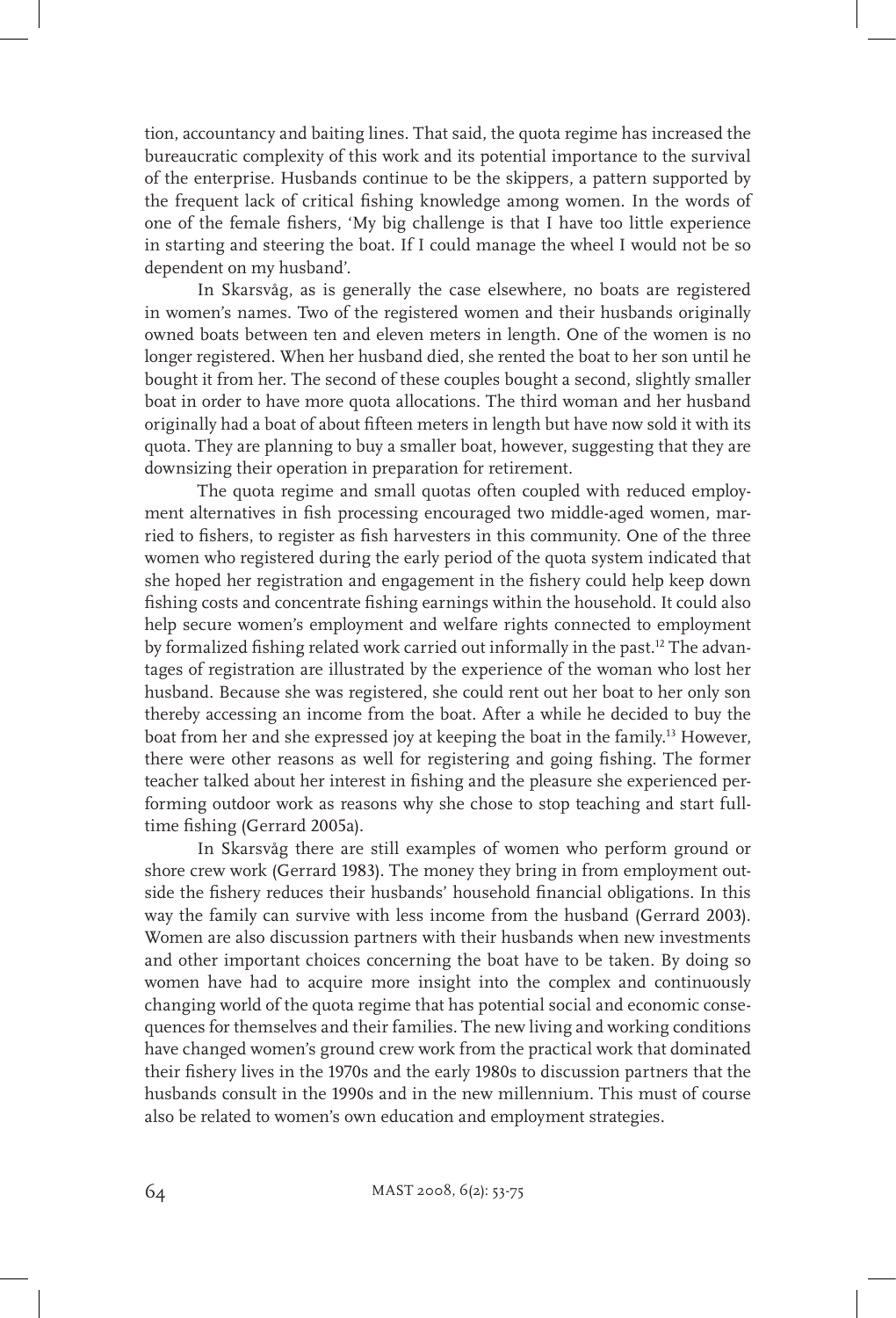What is interesting is that women's unpaid shore-based fishing work still does not bring with it access to political, social and welfare rights. Women were rarely considered as candidates to the Regulatory Committee, for example. In this way commercialisation of the quotas has perpetuated the relegation of women's fishing-related work to the informal sector. In Norway, as elsewhere, efforts to obtain formal recognition of women's shore-based contributions to fisheries have not succeeded (Gerrard 1983, 2003a; Munk-Madsen 1996a; Frangoudes and Mc-Dorothy, 2005).

These examples demonstrate both the fear and the pleasure associated with women's experience of the quota regime. Although many were critical of the regime (Gerrard 1995) some women and their fishing husbands also saw new possibilities. Although most wives of fishers did not opt for registration, some could and did. At the same time women's roles as ground crew have changed into complex tasks like consultancies while this type of work continues to be unrecognized (Gerrard 2007).

### *Ownership, Gender Relations and Perplexing Practices*

Male coastal fishers have changed their relationship to the fishery, shifting from a situation where each skipper owned one boat and one quota to a situation where some fishers own multiple boats and quotas. The quota system has also been associated with social differentiation among fishers in this community. The majority of the fishers living in the village own boats with only one quota while among the fishers living outside the municipality and those who use Skarsvåg as a fishing base, two enterprises own several boats and thereby control several cod quotas of varying sizes. This means that these boat owners perform their fisher role differently when compared to the majority of fishers in the village. Thus they are more likely than the others to follow and try to influence the policy, the quota market and financing opportunities, in addition to fishing (Gerrard 2007).

Some fishers, particularly those with multiple boats and quotas, have changed the legal structure of their enterprises. Before the introduction of the quota regime most boat owners had one boat and were registered as a private enterprise owned by one person (*enkeltmannsforetak)* or two persons (*partsrederi*), well-known models in smaller fishery communities. Under this system the owner of the boat was fully responsible for the associated loans and debts of the boat; if their enterprise went bankrupt they might have to sell their homes in order to pay their debts, thereby affecting the lives and livelihoods of their whole family. The alternative ownership model is a private, incorporated company with limited liability thereby protecting personal property in the event of bankruptcy. These companies have boards of directors that make decisions about the enterprise. In Skarsvåg two of the registered boat owners have chosen this form of ownership.

In the old structure women contributed informally to decision-making related to the enterprise but were at greater personal risk in the event of bankruptcy. In the incorporated enterprises decisions are made by boards of directors not in the households, potentially excluding fishers' wives from discussions. In Skarsvåg, the boards consist only of men, including male relatives now living outside the village. The same trends are found elsewhere. Strømmesen (2007) has report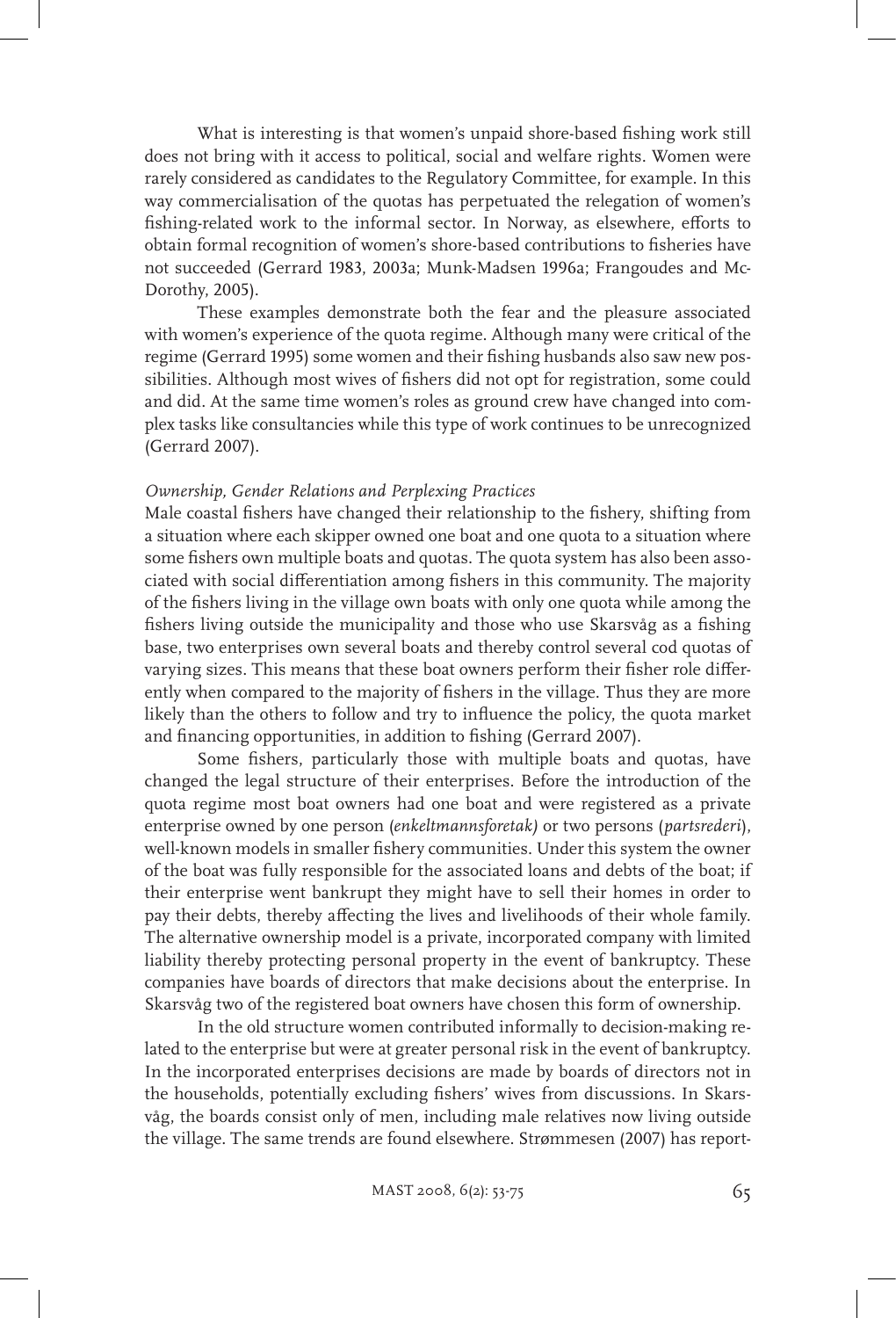ed that in Troms, the neighboring county to Finnmark, not a single woman was registered as a board member in the enterprises associated with vessels of about twenty-eight meters in length. She argues that when the individual enterprise represented the main form, discussions took place between the skipper and his wife. With the new company structure more investors have come into the sector.<sup>14</sup> Strømmesen reflects upon the fact that investors are more apt to choose strategies that maximize profit, giving less consideration to effects on household and community life. She argues that these strategies contrast with the old decision-making practices which involved informal discussions, attention to household interest and discussions with wives. Strømmesen found in her material that the wives strongly argued for the new ownership form in order to reduce the insecurity and fear of bankruptcy they experienced under the old ownership form, where the owner was responsible for all debt. Strømmesen also argues that the price the wives of boat owners who have incorporated have to pay for more security is less influence.

Finally, in Skarsvåg there is an age difference between the boat owners who have incorporated and the ones who have not. The boat owners in their 1930s with boats around fourteen meters chose to invest in new boats and quotas while the husbands and some wives with smaller boats around ten meters, and who are near or in their 1950s, have formalised their fishing collaborations by the women registering as fishers.

The impact of the quota regime on ownership patterns can also be analysed as perplexing for women and men in the industry. Overall, the number of fishers and inhabitants in the fishing villages is declining, potentially threatening the future of the community. The quota regime has stimulated new practises and a new rationality compared to the past. Both small and big boat and quota owners are involved in a system that is created with the hope of achieving sustainability and while it may help sustain the resource, it is not clear that it will sustain a fishery from this community in the longer term. Small scale fishing, as a way of life, now exists side by side with a profit oriented approach to fishing. Age differences in the different fisher groups suggest that the business approach to fishing will replace the livelihood approach in the near future.

The three women who registered as fishers chose to stay with the traditional form of ownership and reduced their risk by registering as fishers. On the other hand, the wives of bigger fishing enterprises supported their husbands' decision to incorporate even though this had the potential to reduce their influence over decision-making within the enterprise. Seen from a researcher's point of view one could say that since the tight relation between the household and the boat continues, the women who register and continue to collaborate with their husbands maintain a household-based way of fishery life. For the boat owners who choose to incorporate and change the ownership structure, the household is formally separated from the boat reducing the risk of losing their homes.

#### *Gender Identities and Power Relations*

Ramamurthy (2003:525) states: 'perplexity is the meeting point where multiple ideologies that constitute the subject – cultural practices, temporalities, and place - conjoin and diverge.' From this perspective, relationships between living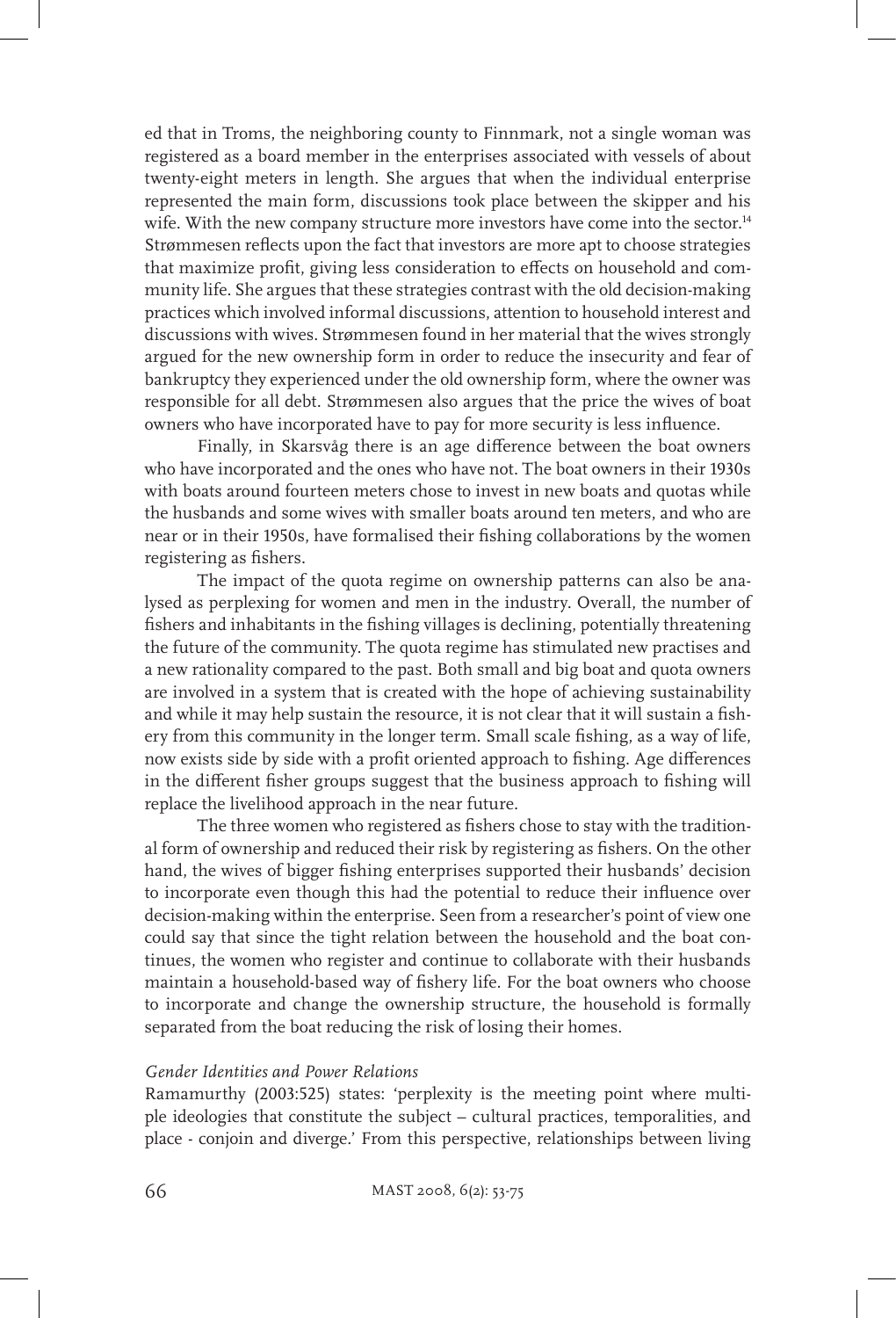within the quota regime and the identities of women and men in fisheries are another source of perplexity for both groups. Registered female fishers in Skarsvåg are local pioneers since they were the first women to register in their local context. As pioneers, all three women have few role models with which to identify and through which to build their identities as women fishers. An additional challenge relates to differences in their relationship to fishing, as described above. Like other women fishers in Norway who are thinly scattered along the coast, these women lack common, visible signs or markers with which they can identify as fishers. Female fishers therefore have to select the elements they use to construct their own identity from their personal situations, resulting in diversity even among the small sample of women in Skarsvåg. To illustrate, some use the term fisher to refer to themselves while others talk about themselves as fisherwomen when they speak English. In Norwegian the concept is *fisker*. 15 This means that the word is more or less neutral. Using fisherwomen may indicate that the speaker wants to stress the point that she is a female fisher.

Most Skarsvåg women are employed in and also tend to identify with their new jobs in teaching and social and health assistantance (Gerrard 2005a). This includes fishers' wives who work outside the fishery and seem to have looser connections to fishing, shore based work, and processing than they did in the period prior to the quota system (Gerrard 1995; 2005a). In this way a woman may identify as a professional as well as the wife of a fisher depending on the situation in which she is acting and whom she relates too at the moment. Such an understanding is in line with Stanford Friedman (1998:23) when he writes about identity that resists fixity in contrast to changing roles and identities. Changing gender identities and identity challenges are also found among men who fish. As harvesters, fishers have always been expected to handle the boat and to be good hunters, bringing home big catches. These were core elements of their masculine identity (Gerrard 2007). The boat is a material thing that is required in order to fish. Boats also have a strong symbolic meaning. Boat ownership and handling boats continue to be important markers of male identity in Norwegian fishery communities. Under the quota regime, however, quotas have acquired a symbolic significance and, for some, have become just as important for their gendered identity as the relationship between the man and the boat. Under the quota regime, fishing success requires the ability to accumulate quota and, increasingly, to manage a business enterprise, in addition to the ability to find fish. Successful fishers thus have to be clever at sea as well as able to cope with fast-changing rules and regulations associated with the quota regime on shore (Gerrard 2007). Such practices contribute to the local standards of masculinity. Just as not all fishers are boat owners, which has always been the case, not all are owners of quota and thus not all have access to these symbols of masculinity. Under the quota regime, quota ownership is not only a prerequisite for fishing; quota can be bought, sold and controlled to some degree by board members of fishing enterprises who are not from the fishing sector. Thus, whereas in the past one became a fisher through membership in a fishing household, apprenticeship, and investment in a way of life, fishing is now a business where entry and exit is governed by the market for quota and by the attractiveness of alternative investment opportunities both for those who stay and

MAST 2008, 6(2): 53-75 67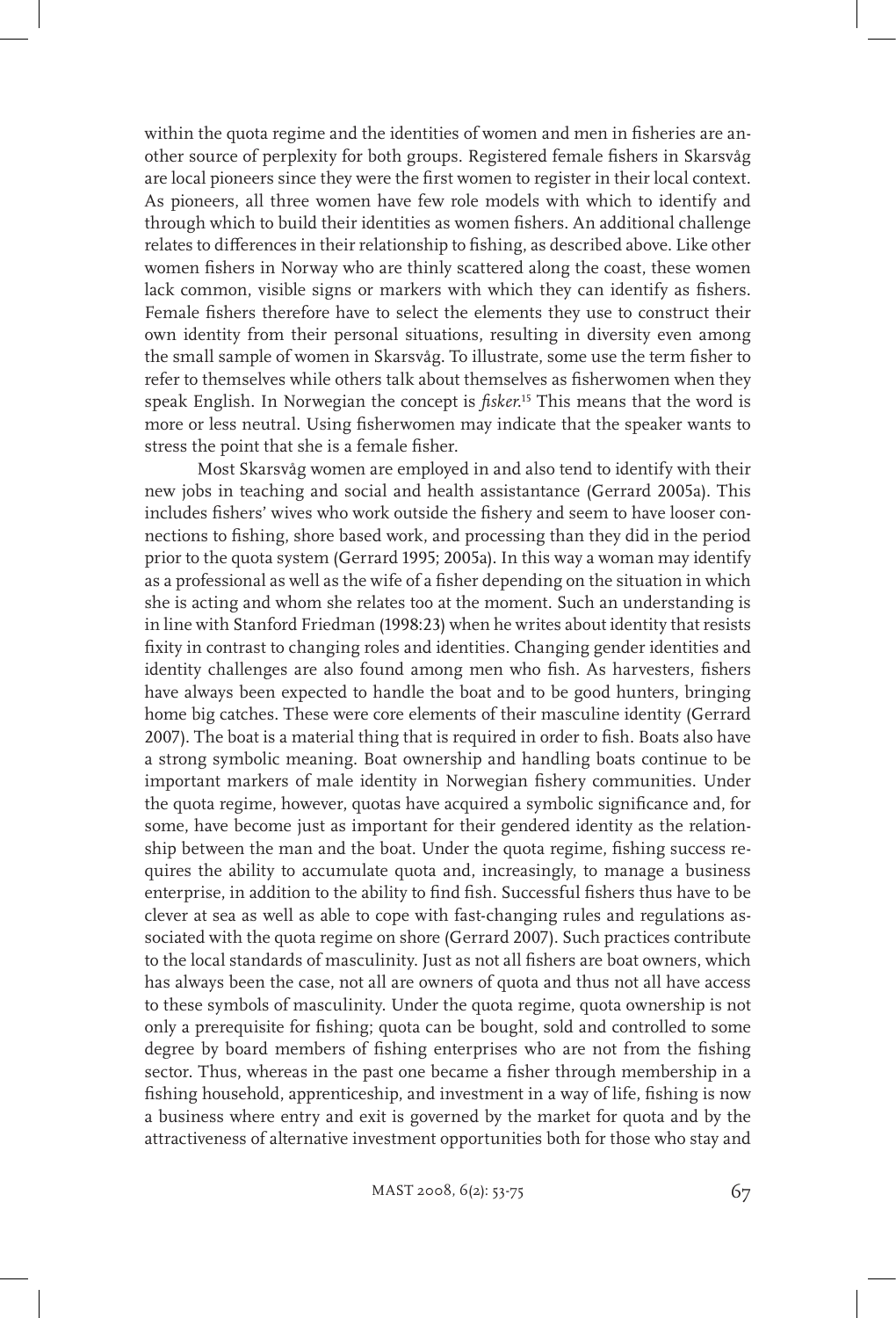for those who leave. Such changes might also have consequences for the fisher's gender identity. My argument for this is the fact that many aspects of the male identity in a fishery context are related to being a fisher (Gerrard 2007).

In Skarsvåg, as elsewhere, a handful of men are gaining more and more control over the groundfish quotas, while increasing numbers of men leave fishing with few coming in to replace them. The connection between a man, his boat and the quota points to the hard-wired, gendered identification of masculinity within the Norwegian fishery. Consistent with Ellingsæter and Solheim's (2002) understanding of the relationship between symbols and power, it could be argued that today, as in the past, men not only control the capital in the fishery but the symbolic realm as well. A boat and a quota are more than financial capital. They are also symbolic capital in Bourdieu's sense (1995:6).

The underlying tensions between the perspectives associated with fishing for livelihood and fishing for profit reflect the presence of opposing and asymmetrical forces or fields of power within the fishery. In public discourse about the quota regime the voices of those who support the right to have more than two quotas connected to one boat are very strong. This is the case even though a majority of fishers still own only one boat and one quota. Support for the claim that quota politics reflect underlying power relations in the industry comes from the fact that the president of the Fishermen's Union in Finnmark was replaced by another member and resigned his position at the annual meeting 2007 because of '*internal turbulence*' in the union. His views on the quota policies, but also on other matters, were not in line with the policy that the majority of the representatives present at the meeting wanted (Finnmark Dagblad 2007). While the president argued for the policy suggested by the government that only one quota in addition to the quota of the boat should be allowed, the spokesmen with the biggest boats and with several quotas argued for more quotas attached to one boat. The new president supported the spokesmen's viewpoints. The fact that identities can be in constant transition is another example of perplexity. What is interesting is that identity also seems closely related to interests and thus to power differences.

### **Conclusion: Gender, Neo-liberal Globalisation and Perplexities in Fisheries**

This project began with a search for examples of practices and survival strategies 'invented' by women and men in the Norwegian small-scale fishery and fishing villages after the quota regime was introduced. The picture that emerged from macro- and micro-level research was complex with opportunities and challenges emerging from the analysis, as well as risks and benefits. These findings, and a review of the literature on gender and quota regimes, suggested that an understanding of the research field could benefit from the use of Ramamurthy's (2003) perplexity concept as a representation of the dynamics of neo-liberal globalisation for those living with and responding to its effects in their day to day lives. A focus on perplexity helps us grasp the ambiguities and the multiplicity of meanings of the established and new practices associated with the quota regime. It can also help us see more clearly how power is 'constituted materially and culturally, and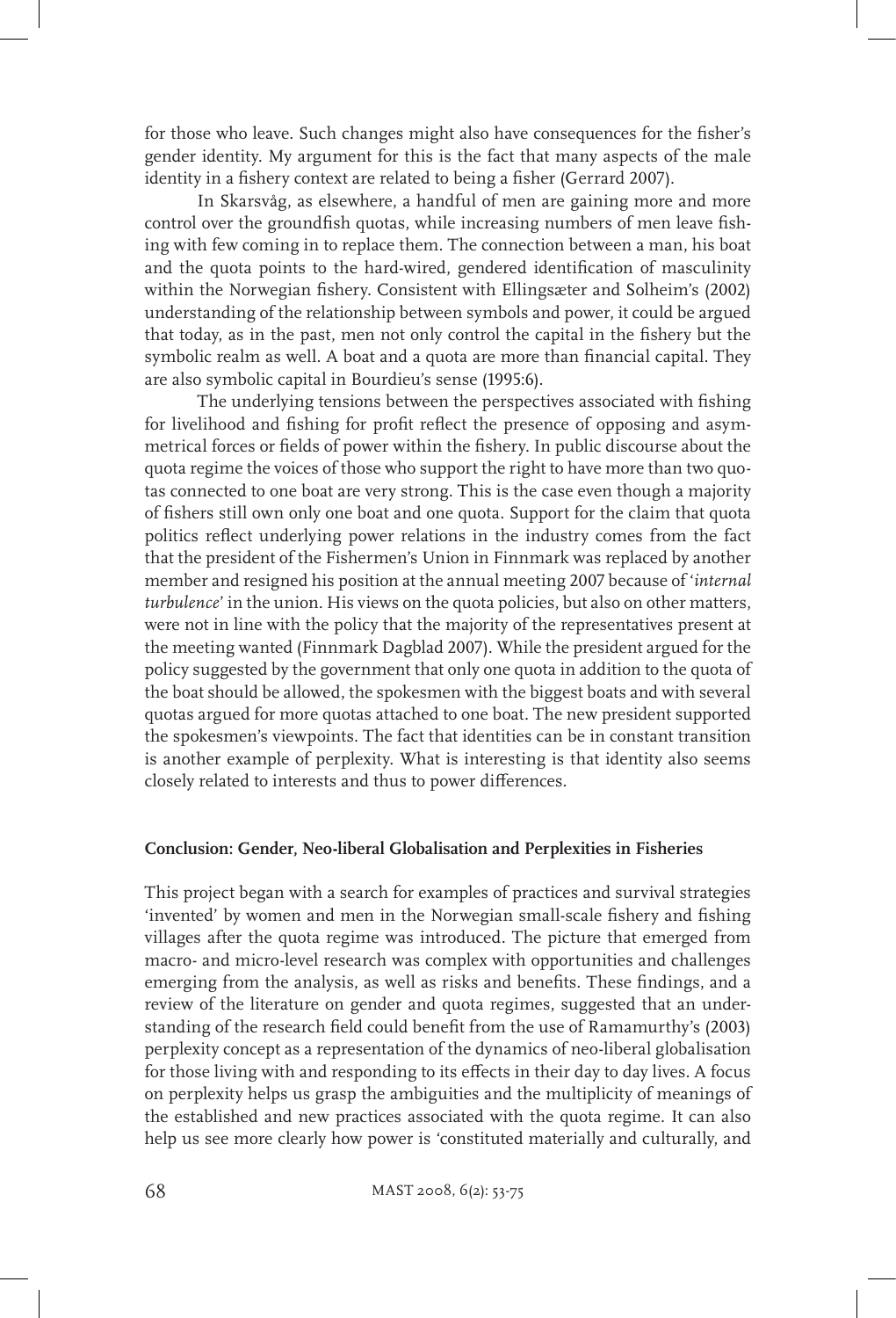mediated by social relations, difference and politics' (Ramamurthy 2003:529). The quota regime and its outcomes are perplexing for women and men in fisheries at multiple levels. At the level of the gendered individual, women and men living with the quota regimes have experienced both joys and aches, often simultaneously. Women had to find new solutions, some, but few, initiated political action, because they felt they were facing an uncertain future. Some took the step of registering as fishers, some started higher education and some went into other jobs, for example tourism. Men on their side got more leisure time, especially at the beginning of the quota regime. Some used the spare time to do more housework and be together with children. At the same time the fear of not managing the economic responsibilities were present. Little by little when the quotas increased, some boat owners started to buy more quotas and new choices had to be made, for example by restructuring the ownership form. One aspect of the quota regime is that it seems to be designed to promote capital accumulation within fisheries and the risks and opportunities of capital accumulation have changed not only to those who fish but also to fishing as a way of life and fisher identities. It has produced individual feelings of confusion, loss, and desire that are not separate from the processes of capital accumulation (Ramamurthy 2003:525). Perplexities can be found at the level of the fishing boat deck, in changing household dynamics, in changes in where people live and what they do, in the registration system that is linked to the quota regime, in the community, the quota market and at the level of fishery politics and activism.

Culturally, the quota regime has been associated with the construction and reconstruction of gender practices, knowledge and identities. The introduction of the quota regime in Norway's coastal fisheries, the increasing identification of fishing success with quota accumulation and of fishing with a 'business' versus a 'way of life' framework seem to have perplexing impacts on the dynamics of fishing households, communities and of the industry as a whole. They are becoming more tightly integrated into the surrounding industrial capitalist society and into neo-liberal global capitalism with a focus on capital accumulation and individualism. In the process, the gender dynamics of the industry and identities of those related to the fishery are changing without any meaningful improvement in the relative power of women and men. Fewer women and men are able to find employment in the fishery or to access wealth generated by the industry; the employment options in fishing and processing at the community level are more constrained than in the past. Women's and men's practices for dealing with these changes are reflected in increased out-migration from fishing communities threatening their future survival. Survival strategies for affected households include: exit from the industry, which many have done; using the quota windfall for financial support; women taking up work on the family vessel, potentially instead of the younger generation, thus undermining the historical strategy of intergenerational male apprenticeship and succession and setting the household up for a delayed exit from the industry at retirement; and adopting a business and profit maximization approach to fishing based on quota accumulation, incorporation and administration by a board of directors.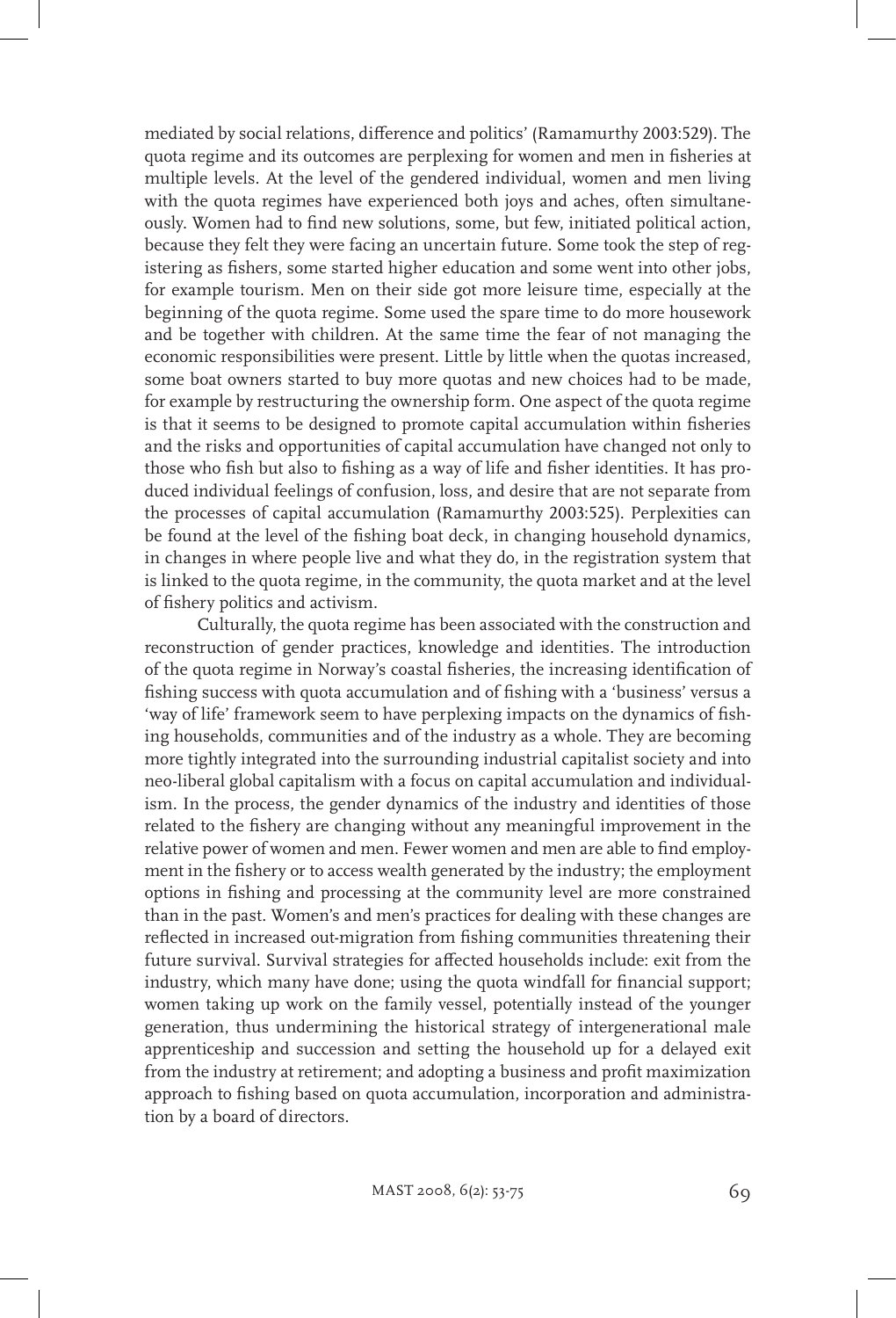At the national level there are fewer registered female and male fishers today than there were during the years when the quota system was introduced. Quota rights are concentrated in fewer, primarily male hands. Since few women have quota rights, particularly in Group One, they have less direct access to resources, and less influence, as compared with to the past when community of origin, kinship and gender were the main factors mediating access to the fishery. The examples from Skarsvåg illustrate that even if three women were registered fishers a majority of women no longer have paid work in the fishery and, where enterprises have incorporated, women are not members of boards of directors. Male fishers who have not invested in additional quotas have had to change their fishing practices while those who have invested in quotas face high costs and pressure to pay more attention to profit, politics and the quota market.

From the point of view of gender, the flip side of these changes is that women today are well educated and generally have better opportunities for qualified jobs in the national labour market than in the past – although most such opportunities are in the service sector, the demographic basis for which is being eroded in rural and remote areas like many coastal areas in Finnmark. Fisheries policy making is still largely male-dominated although, interestingly enough, concerns about the social impacts of the quota regime may have supported the appointment of the first female Minister and some of the work that she and her Ministry have initiated. Quota regime policies continue largely to support the individual male fisher and tend to give those who support these policies increased financial and symbolic capital contributing to internal divisions between groups of fishers.

Global, neo-liberal values are providing a breeding ground for new thoughts, practices, challenges and opportunities in Norway's coastal fisheries. The longer-term question is not only if women and also many men will lose control of the fishery, something that has already happened to a significant degree, but whether the coastal fishery carried out from small fishing villages will exist in the future or be replaced by a larger scale, profit-oriented fishery operated from bigger towns and cities. The analytical lesson from this is that gender, economic situation, age, and place of residence have to be taken into consideration along with associated material and symbolic capital if we want to understand what is going on in fisheries today.

# **Acknowledgements**

My warmest thanks go to the population in Skarsvåg and especially to my partner, Jørgen Lindkvist. All of them have shared with me the experience of living and working in a fishing village almost a lifetime. Civil servants from the Directorate of Fisheries, Odny Aspervik, Edvard Ingebrigtsen and Oddvar Nilsen, have provided me with statistics and/or explained to me the 'complicated' quota system. I especially thank Professor Barbara Neis for her support, inspiration and assistance. She helped me with the structure of the article, development of argument, and helped editing the manuscript for style and clarity. I am also grateful to Nicole Gerarda Powers who assisted me at an early stage. I am very grateful for the ad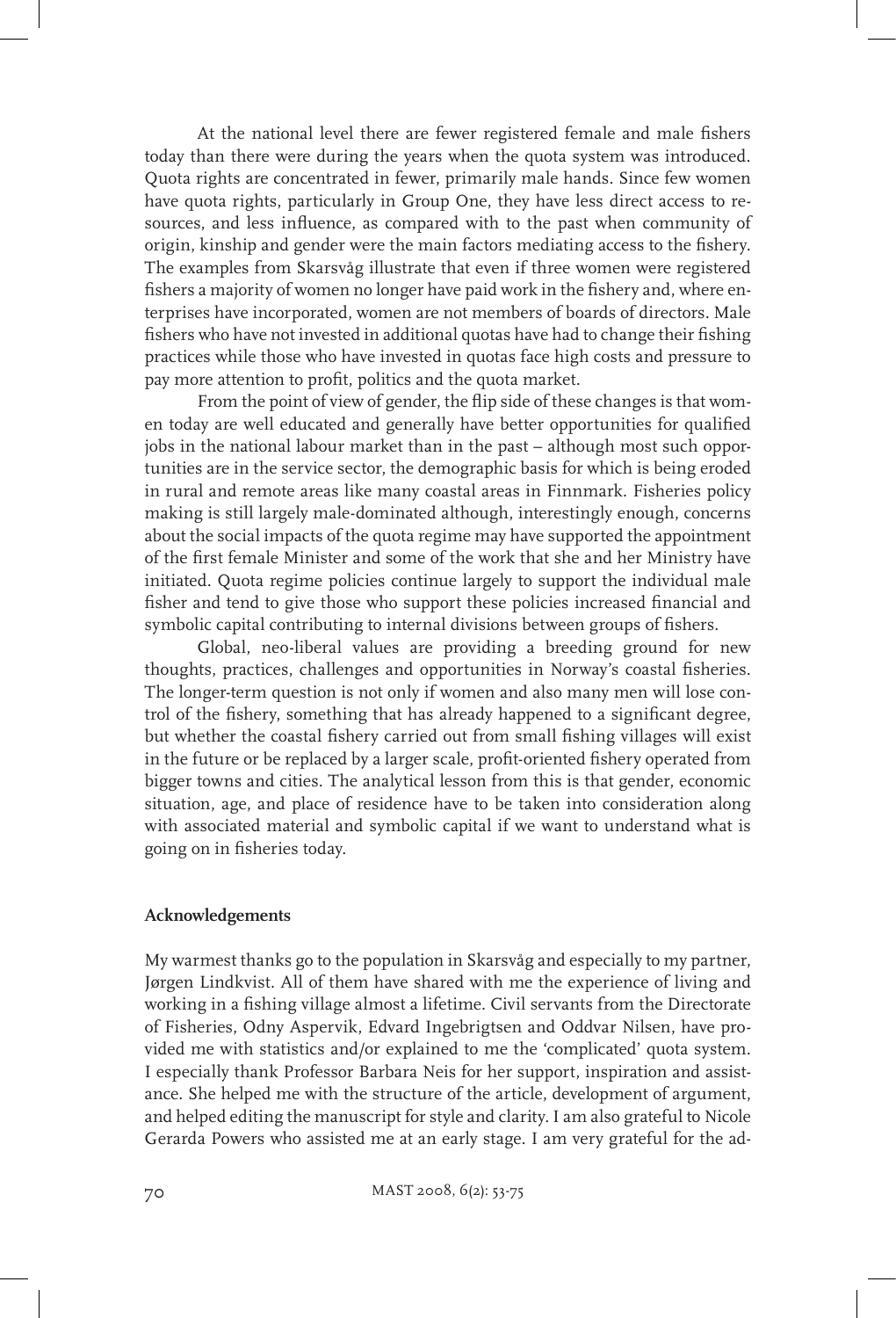vice of and longstanding support from my collaborator in our common project, Sustainable Coastal Culture, financed by the Norwegian Research Council: Kirsti Pedersen Gurholt. We have changed viewpoints from different stances and read manuscripts. Halldis Valestrand, Trine Annfelt, Katia Frangoudes, Jahn Petter Johnsen, and Svein Jentoft have taken the time to read earlier versions of the manuscript. mast's editors Derek Johnson and Cornelie Quist with their advice and their patience, the editorial co-ordinator Joeri Scholtens, and two anonymous peer reviewers have also provided essential comments on a long road to publication.

#### Notes

- 1 This paper is written as part of the project *Sustainable coastal culture? A gender perspective on area and resource use*, financed by the Research Council of Norway as a part of the programme 'Towards Sustainable Development: Strategies, Opportunities and Challenges'. The first version of this paper was written for the international conference aktea: 'Women in fisheries and aquaculture: lessons from the past, current actions and dreams for the future' in Santiago de Compostela, Galicia, Spain, 10-13 November 2004 (see: Gerrard 2005 in Frangoudes and Pascual-Fernández) and Gerrard 2005a *Tidsskrift for kjønnsforskning* (4) 2005. Since then, I have elaborated the arguments with a new perspective and new data.
- 2 Publications from Norway: Pettersen 1994; Munk-Madsen 1996; Nilsen 2002; Strømmesen 2007. International publications: Davis and Gerrard 2000; Binkley 2000; Neis, Grzetic and Pidgeon 2001; Grzetic 2004; Porter 1993, 1995; Power 2005; Skaptadottir 2000; Skaptadottir and Proppe 2005; Sloan 2004).
- 3 There are examples of actions aimed at women in coastal areas, but they are not integrated into the main policy papers.
- 4 In the early 1990s there were some very active female members promoting small-scale fisheries. Bente Aasjord, representing the environmentalists, together with Ruth Rye Josefsen and Mary Mikalsen, representing the Sami Parliament, are examples of women who have acted as observers in this committee.
- 5 http://www.fiskeridir.no/fiskeridir/layout/set/print/aktuelt/fiskets\_gang/ forvaltning\_i(17.4.07)
- 6 It should be mentioned here that Norway had some shellfish draggers and factory trawlers where the crew was registered in the Fishery Register. Today there are no draggers left and the number of factory trawlers has decreased.
- 7 These statistics are generated from several tables. Information about the female and male fishers was provided by the Directorate of Fisheries, Norway (16.8.04): *Fiskarar som har fiske som hovedyrke fordelt etter hokjønn for kvart fylke i perioden 1983-2003* and from *Fiskarar som har fiske som biyrke fordelt etter hokjønn for kvart fylke i perioden 1983-2003*. The information from 2006 is also from the Directorate of Fisheries and statistics from 19.2. 07: Registered main occupation fishermen by sex and county and registered secondary occupation fishermen by sex and county. *Table:Hovedyrke og biyrke fordelt etter kjønn 1990-2006* (Table: Excel\_hoved\_biyrke\_kjonn\_1990-2006(1).xls).
- 8 The Directorate of Fisheries provided the information mentioned in this section in October and November 2005. It is based on the various registers in existence. The information is valid for boats less than 28 metres in length and with an owner share higher than 49.99 percent.
- 9 I have not been able to find data broken down by gender.
- 10 My own translation of the Norwegian title of this report.
- 11 Among the families that moved there was one fisher/teacher family, one fisher/ fishery worker family (retired), one fishworker/teacher family, and one teacher/teacher family with 15 family members.
- 12 In the Norwegian welfare system most rights are connected to employment.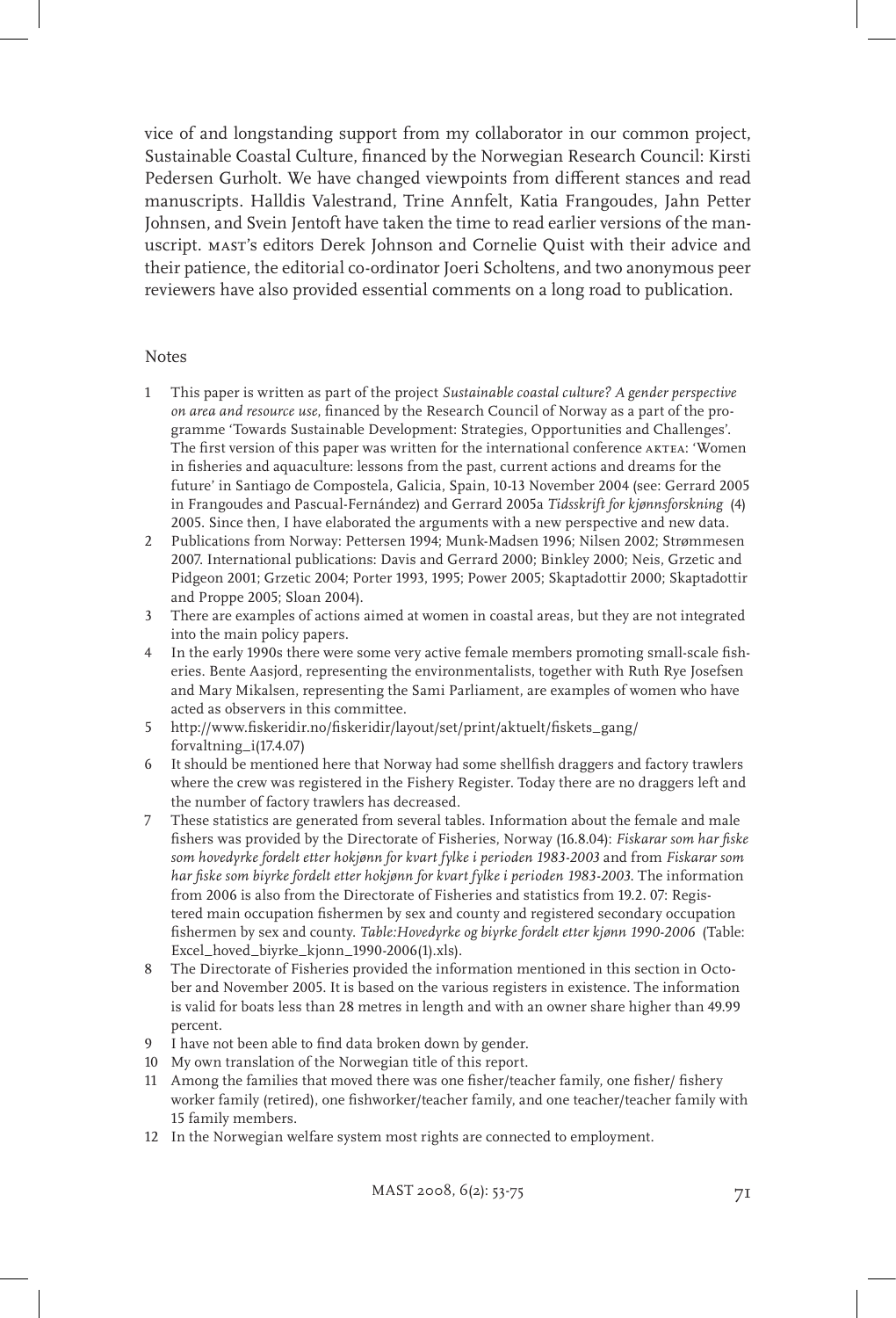- 13 This information was given in a conversation with the former fisher.
- 14 According to the fisheries legislation non-fishing people can never have more than 49 percent of the shares in a company.
- 15 Conversation with Åshild Pettersen, Skarsvåg, November 2005.

# **References**

| Angell, Elisabeth                                   |                                                                                                                                                                                                                                                                                                                                                          |  |  |
|-----------------------------------------------------|----------------------------------------------------------------------------------------------------------------------------------------------------------------------------------------------------------------------------------------------------------------------------------------------------------------------------------------------------------|--|--|
| 2004                                                | Kjønn og etnisitet i fiskeripolitikken. En analyse av kvinners rolle i samisk<br>fiskerpolitikk og Sametingets posisjon i norske fiskerireguleringer. Alta:                                                                                                                                                                                              |  |  |
| Bendiksen, Bjørn-Inge                               | Working Paper Series 2004:4, Norut NIBR Finnmark.                                                                                                                                                                                                                                                                                                        |  |  |
| 2006                                                | Norsk hvitfisk industri i endring. Tromsø: Fiskeriforskning. no 21.                                                                                                                                                                                                                                                                                      |  |  |
| Binkley, Marian                                     |                                                                                                                                                                                                                                                                                                                                                          |  |  |
| 2000                                                | Getting by in tough times. Coping with the fishery crisis. Women's Studies<br>International Forum 23 (3):323-332.                                                                                                                                                                                                                                        |  |  |
| Bourdieu, Pierre                                    |                                                                                                                                                                                                                                                                                                                                                          |  |  |
| 1995                                                | Outline of a Theory of Practice. Cambridge: Cambridge University Press                                                                                                                                                                                                                                                                                   |  |  |
|                                                     | Davis, Dona Lee and Siri Gerrard                                                                                                                                                                                                                                                                                                                         |  |  |
| 2000                                                | Introduction: Gender and resource crisis in the north Atlantic fisheries.<br>Women's Studies International Forum no. 23 (3):279-286.                                                                                                                                                                                                                     |  |  |
|                                                     | Ellingsæter, Anne Lise and Jorun Solheim (eds.)                                                                                                                                                                                                                                                                                                          |  |  |
| 2002                                                | Den usynlige hand. Kjønnsmakt og moderne arbeidsliv. Oslo: Gyldendal.                                                                                                                                                                                                                                                                                    |  |  |
| Finnmark Dagblad                                    |                                                                                                                                                                                                                                                                                                                                                          |  |  |
| 2007                                                | Lederbytte i fiskarlaget 4.6.2007:6                                                                                                                                                                                                                                                                                                                      |  |  |
| Fiskeribladet                                       |                                                                                                                                                                                                                                                                                                                                                          |  |  |
| 2007                                                | Nord-Norge bremser for kvotehandel. 22.2:11                                                                                                                                                                                                                                                                                                              |  |  |
| Fiskeridepartementet                                |                                                                                                                                                                                                                                                                                                                                                          |  |  |
| 1998                                                | Perspektiver på utvikling av norsk fiskerinæring. Stortingsmelding nr. 51<br>$(1997/98)$ . Oslo.                                                                                                                                                                                                                                                         |  |  |
| Fiskeri- og kystdepartementet                       |                                                                                                                                                                                                                                                                                                                                                          |  |  |
| 2007a                                               | Handlingsplan for økt kvinneandel i marin sektor. Oslo: Fiskeri- og<br>kystdepartementet.                                                                                                                                                                                                                                                                |  |  |
| 2007                                                | Strukturpolitikk for fiskeflåten. Stortingsmelding nr.21 (2006-2007). Oslo.<br>Fiskeridirektoratet (Directorate of Fisheries)                                                                                                                                                                                                                            |  |  |
| 2007                                                | http://www.fiskeridir.no/fiskeridir/layout/set/print/aktuelt/fiskets_gang/<br>forvaltning(17.4.07).                                                                                                                                                                                                                                                      |  |  |
| 2007                                                | Registered primary and secondary occupation fishermen by sex and county in<br>the years 1990-2006. 19.2.07. Bergen.                                                                                                                                                                                                                                      |  |  |
| 2005                                                | Registered primary and secondary occupation fishermen by sex and county in<br>the years 2001-2004: Table 38b. In Fiskefartøy og fiskarar, konsesjonar og årlege<br>deltakeradganger. Bergen.                                                                                                                                                             |  |  |
| 2004                                                | Fiskarar som har fiske som hovedyrke og biyrke, fordelt etter hokjønn for kvart<br>fylke i perioden 1983-2003 (16.8.04), Bergen.                                                                                                                                                                                                                         |  |  |
|                                                     | Frangoudes, Katia and Joan McDorothy                                                                                                                                                                                                                                                                                                                     |  |  |
| 2005                                                | Formal recognition of Women in European fisheries. In Katia Frangoudes and<br>Jose Pascual-Fernandez (eds.) Women in Fisheries and Aquaculture: Lessons<br>from the Past, Current Actions and Ambitions for the Future. Proceedings from<br>the International Conference AKTEA. La Laguna, Tenerife, Spain: Asociation de<br>Canaria Antropologia:65-72. |  |  |
| Frangoudes, Katia and Jose Pascual-Fernandez (eds.) |                                                                                                                                                                                                                                                                                                                                                          |  |  |
| 2005                                                | Women in Fisheries and Aquaculture: Lessons from the Past, Current Actions<br>and Ambitions for the Future. Proceedings from the International Conference<br>AKTEA. La Laguna, Tenerife: Asociation de Canaria Antropologia.                                                                                                                             |  |  |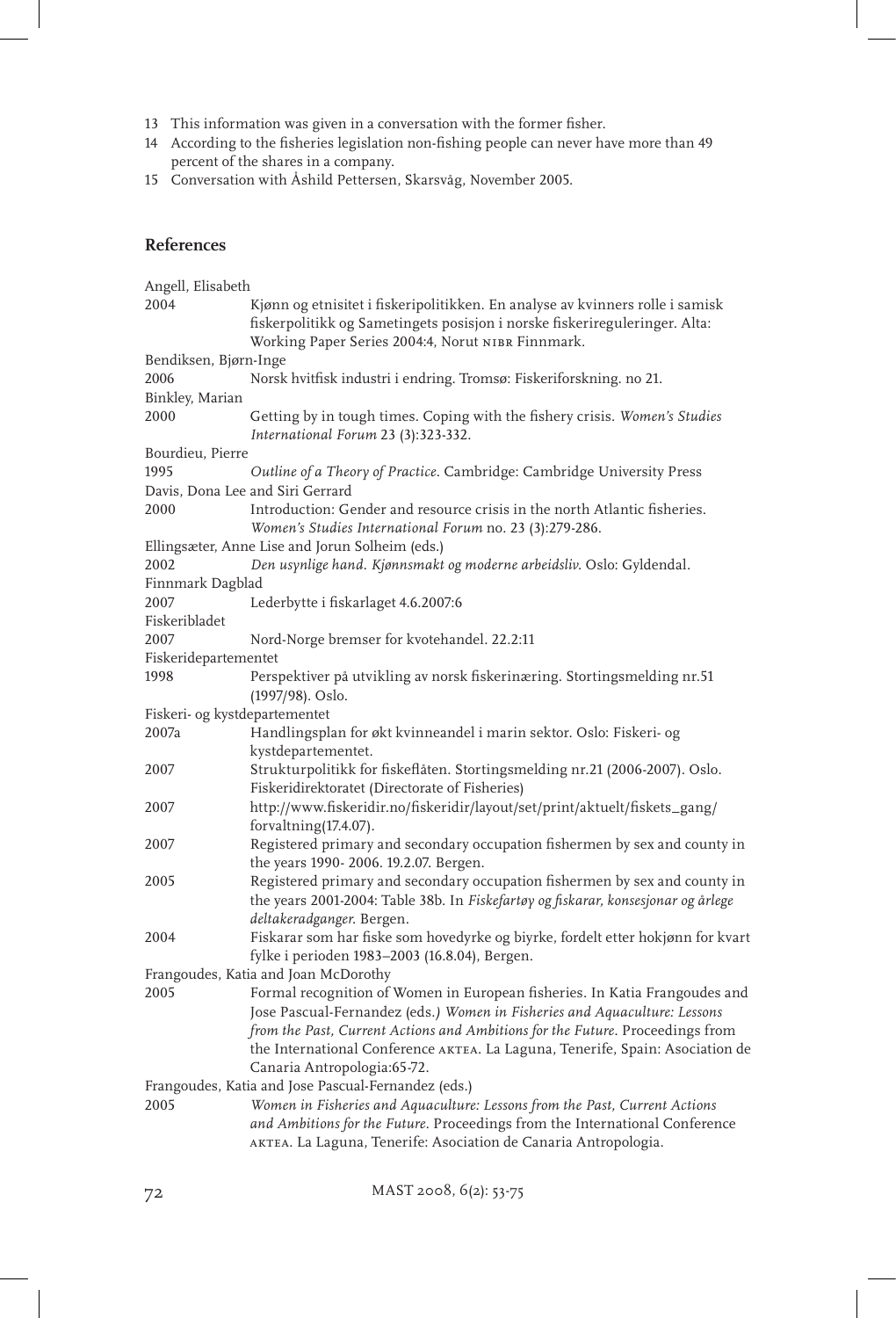| Friedman, Susan Stanford      |                                                                                                                                                                                                                                                                                                                 |
|-------------------------------|-----------------------------------------------------------------------------------------------------------------------------------------------------------------------------------------------------------------------------------------------------------------------------------------------------------------|
| 1998                          | Mappings: feminism and the cultural geographies encounter. Princeton: Princeton<br>University Press.                                                                                                                                                                                                            |
| Gerrard, Siri                 |                                                                                                                                                                                                                                                                                                                 |
| 2007                          | Marginalisering av næring - mangfold av maskuliniteter: refleksjoner<br>omkring endringer i fiskerliv. In Hauan, Marit Anne (ed): Maskuliniteter i<br>Nord. Tromsø: Kvinnforsks skriftserie, no 6.                                                                                                              |
| 2007a                         | Bærekraftig kystkultur: Hva er et fiskevær i våre dager og hva slags<br>fremtid har de små fiskeværene? Powerpoint presentation, April 16th,<br>Honningsvåg: Barnas Turlag,                                                                                                                                     |
| 2005                          | Living with the Quotas. In Katia Frangoudes and Jose Pascual-Fernandez<br>(eds.): Women in Fisheries and Aquaculture: Lessons from the Past, Current<br>Actions and Ambitions for the Future. La Laguna, Tenerife: Proceedings from<br>the International Conference AKTEA.                                      |
| 2005a                         | Living with the Fish Quotas: Changing Gendered Practices? Tidsskrift for<br>Kjønnsforskning 2005(4):34-49.                                                                                                                                                                                                      |
| 2003                          | Må det bo folk i husan. In Marit S. Haugen og Egil Petter Stræte:<br>Ut i verden og inn i bygd. Trondheim: Tapir akademiske forlag:143-157.                                                                                                                                                                     |
| 2003a                         | Utfordringer i formidlingen av kulturorientert fiskeriforskning. Plan no.<br>6/2003:32-35                                                                                                                                                                                                                       |
| 2000                          | The gender dimension of local festivals: The fishery crisis and women's and<br>men's political actions in North Norwegian communities. Women's Study<br>International Forum 23 (3):299-309.                                                                                                                     |
| 1995                          | When women take the lead: Changing conditions for women's activities, roles<br>and knowledge in North Norwegian fishing communities. Social Science<br>Information 34 (4):593-631.                                                                                                                              |
| 1983                          | Kvinner i fiskeridistrikter: Fiskerinæringas bakkemannskap. In Bjørn<br>Hersoug (red.): Kan fiskerinæringa styres? Oslo: Novus Forlag: 217-241.                                                                                                                                                                 |
| 1980                          | Levedyktighet og lokal organisasjon: Om befolkningsutvikling og<br>sosial endring i et nord-norsk fiskevær. Tidsskrift for samfunnsforskning.<br>21 (5-6):265-281.                                                                                                                                              |
| 1975                          | Arbeidsliv og lokalsamfunn: Samarbeid og skille mellom<br>yrkesgruppe i et nord-norsk fiskevær. Magistergradsavhandling. Tromsø:<br>Institutt for Samfunnsvitenskap, Universitetet i Tromsø.<br>Grzetic, Brenda "                                                                                               |
| 2004<br>Hallenstvedt, Abraham | Women Fishes These Days. Halifax, Canada: Fernwood.                                                                                                                                                                                                                                                             |
| 1982                          | Med lov og organisasjon. Oslo: Universitetsforlaget.                                                                                                                                                                                                                                                            |
| Hersoug, Bjørn                |                                                                                                                                                                                                                                                                                                                 |
| 2002                          | UNfished business: New Zealand's Experience with Rights Based Fisheries<br>Management. Delft: Eburon.                                                                                                                                                                                                           |
| 1998                          | Holm, Petter, Svein Arne Rånes og Bjørn Hersoug<br>'Political Attributes of Rights Based Management System: The Case of the<br>Individual Vessel Quotas in the Norwegian Coastal Cod Fishery. In D. Symes<br>(red.): Property Rights and Regulatory Systems in Fisheries. Oxford: Fishing New<br>Books:113-126. |
| Højrup, Thomas                |                                                                                                                                                                                                                                                                                                                 |
| 1983                          | Det glemte folk: livsform og centraldirigering. Hørsholm: Institutt for europæisk<br>Folkelivsgransking.                                                                                                                                                                                                        |
|                               | Jentoft, Svein and Trond Kristoffersen                                                                                                                                                                                                                                                                          |
| 1989                          | Fishermen's Co-management: The Case of the Lofoten Fishery. Human<br>Organization 48 (4):355-364                                                                                                                                                                                                                |
| Jentoft, Svein                |                                                                                                                                                                                                                                                                                                                 |
| 1998                          | Allmenningens komedie. Medforvaltning i fiskeri og reindrift. Oslo:ad Notam<br>Gyldendal                                                                                                                                                                                                                        |

MAST 2008, 6(2): 53-75 73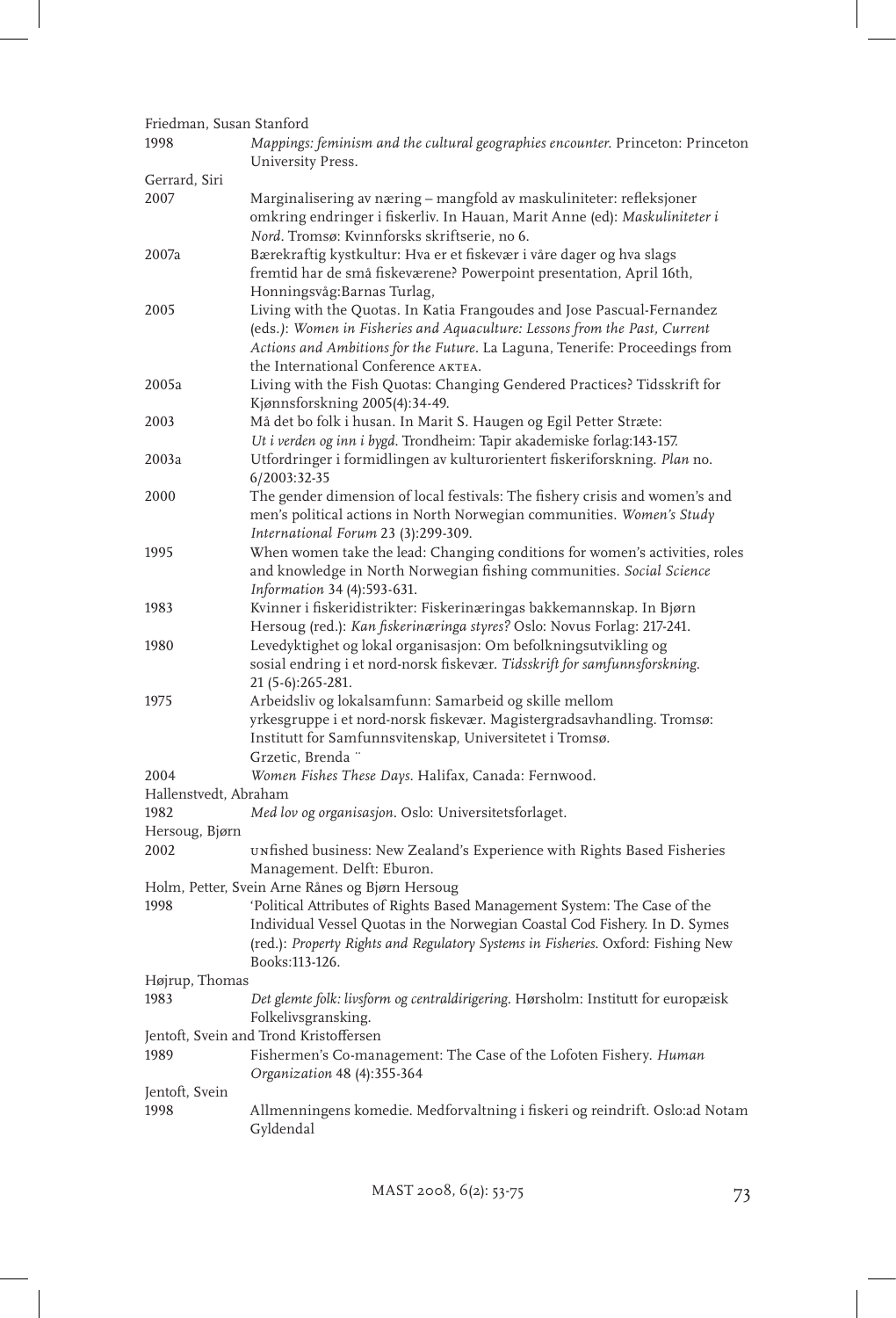| Massey, Doreen                   |                                                                                                                                         |  |
|----------------------------------|-----------------------------------------------------------------------------------------------------------------------------------------|--|
| 2001                             | Geography on the agenda. Progress in Human Geography 25 (1):4–17.                                                                       |  |
|                                  | Maurstad, Anita.                                                                                                                        |  |
| 1997                             | Sjarkefiske og ressursforvaltning. Avhandling for Dr. Scient-graden. Tromsø:                                                            |  |
|                                  | Institutt for samfunns- og markedsfag, Norges fiskerihøgskole.                                                                          |  |
| Munk-Madsen, Eva                 |                                                                                                                                         |  |
| 2000                             | Wife the deckhand, husband the skipper. Authority and dignity among fishing                                                             |  |
|                                  | couples. Women's Study International Forum 23 (3):333-342.                                                                              |  |
| 1996a                            | The Norwegian fishing quota system - another patriarchal construction. In                                                               |  |
|                                  | Eva Munk-Madsen: Fiskerkøn. Afhandling til dr.graden i fiskerividenskap.                                                                |  |
| 1996                             | Tromsø: Norges fiskerihøgskole, Universitetet i Tromsø: 2-25.<br>Fiskerkøn. Afhandling til dr.graden i fiskerividenskap. Tromsø: Norges |  |
|                                  | fiskerihøgskole, Universitetet i Tromsø, Tromsø.                                                                                        |  |
|                                  | Neis Barbara, Brenda Grzetic and M. Pidgeon                                                                                             |  |
| 2001                             | From Fishplant to Nickel Smelter: Health Determinants and the Health of                                                                 |  |
|                                  | Newfoundland's Women Fish and Shellfish Processors in an Environment of                                                                 |  |
|                                  | Restructuring. St.John's: Memorial University of Newfoundland.                                                                          |  |
| Neis, Barbara                    |                                                                                                                                         |  |
| 2005                             | Introduction. In Neis, Barbara, Marian Binkley, Siri Gerrard and Maria                                                                  |  |
|                                  | Christina Maneschy: Changing Tides. Gender, Fisheries and Globalization.                                                                |  |
|                                  | Halifax: Fernwood.                                                                                                                      |  |
|                                  | Neis, Barbara, Marian Binkley, Siri Gerrard and Maria Christina Maneschy:                                                               |  |
| 2005                             | Changing Tides. Gender, Fisheries and Globalization. Halifax: Fernwood.                                                                 |  |
| Nilsen, Ragnar                   |                                                                                                                                         |  |
| 2002                             | Makt og motmakt på kysten. Oslo: Unipub forlag                                                                                          |  |
| Nordlys                          |                                                                                                                                         |  |
| 2007<br>Pettersen, Liv Toril     | Filet ras i Nord 4000 arbeidsplasser borte. 13.9. p. 13                                                                                 |  |
| 1994                             | Hovedsaken er at kjerringa er i arbeid. Husholdsstrategier i fiskerikrisen. IN                                                          |  |
|                                  | Otterstad Oddmund og Svein Jentoft (eds.): Leve kysten: Strandhogg i fiskeri-                                                           |  |
|                                  | Norge. Oslo:ad Notam Gyldendal:65-76.                                                                                                   |  |
| Porter, Marilyn                  |                                                                                                                                         |  |
| 1995 (1985)                      | She was Skipper of the Shore-Crew. Notes on the History of the Sexual                                                                   |  |
|                                  | Division of Labour in Newfoundland. In McGrath, Carmelita, Barbara Neis                                                                 |  |
|                                  | and Marilyn Porter: Their Lives and Times. Women in Newfoundland and                                                                    |  |
|                                  | Labrador. A Collage. St. John's: Killick Press:33-47.                                                                                   |  |
| 1993                             | Place and Persistence in the Lives of Newfoundland Women. Avebury: Aldershot.                                                           |  |
| Power, Nicole Gerarda            |                                                                                                                                         |  |
| 2005                             | What Do They Call a Fisherman? Men, Gender and Restructuring in the                                                                     |  |
|                                  | Newfoundland Fishery. St.John's: ISER.                                                                                                  |  |
| Pringle, K. and B. Pease<br>2001 | Afterword: A Man's World? Rethinking Commonality and Diversity in Men's                                                                 |  |
|                                  | Practices. In B. Pease and K. Pringle (eds.): A Man's world? Changing Men's                                                             |  |
|                                  | Practices in a Globalised world. Zed Books, London.                                                                                     |  |
| Ramamurthy, Priti                |                                                                                                                                         |  |
| 2003                             | Material Consumers, Fabricating Subjects: Perplexity, Global Connectivity                                                               |  |
|                                  | Discourses, and Transnational Feminist Research. Cultural Anthropology 18                                                               |  |
|                                  | $(4):524-550.$                                                                                                                          |  |
| Sami Parliament                  |                                                                                                                                         |  |
| 2004                             | Sametingets melding om fiske som næring og kultur i kyst- og fjordområdene                                                              |  |
|                                  | (The Sami Parliament's Report on Fishing as Industry and Culture in Coastal                                                             |  |
|                                  | and Fjord Areas). Report. Karasjok: Sametinget.                                                                                         |  |
| Saugestad, Sissel                |                                                                                                                                         |  |
| 1988                             | Partners in Enterprise. Tromsø: Institutt for samfunnsvitenskap                                                                         |  |
| Skaptadottir, Unnur Dis          |                                                                                                                                         |  |